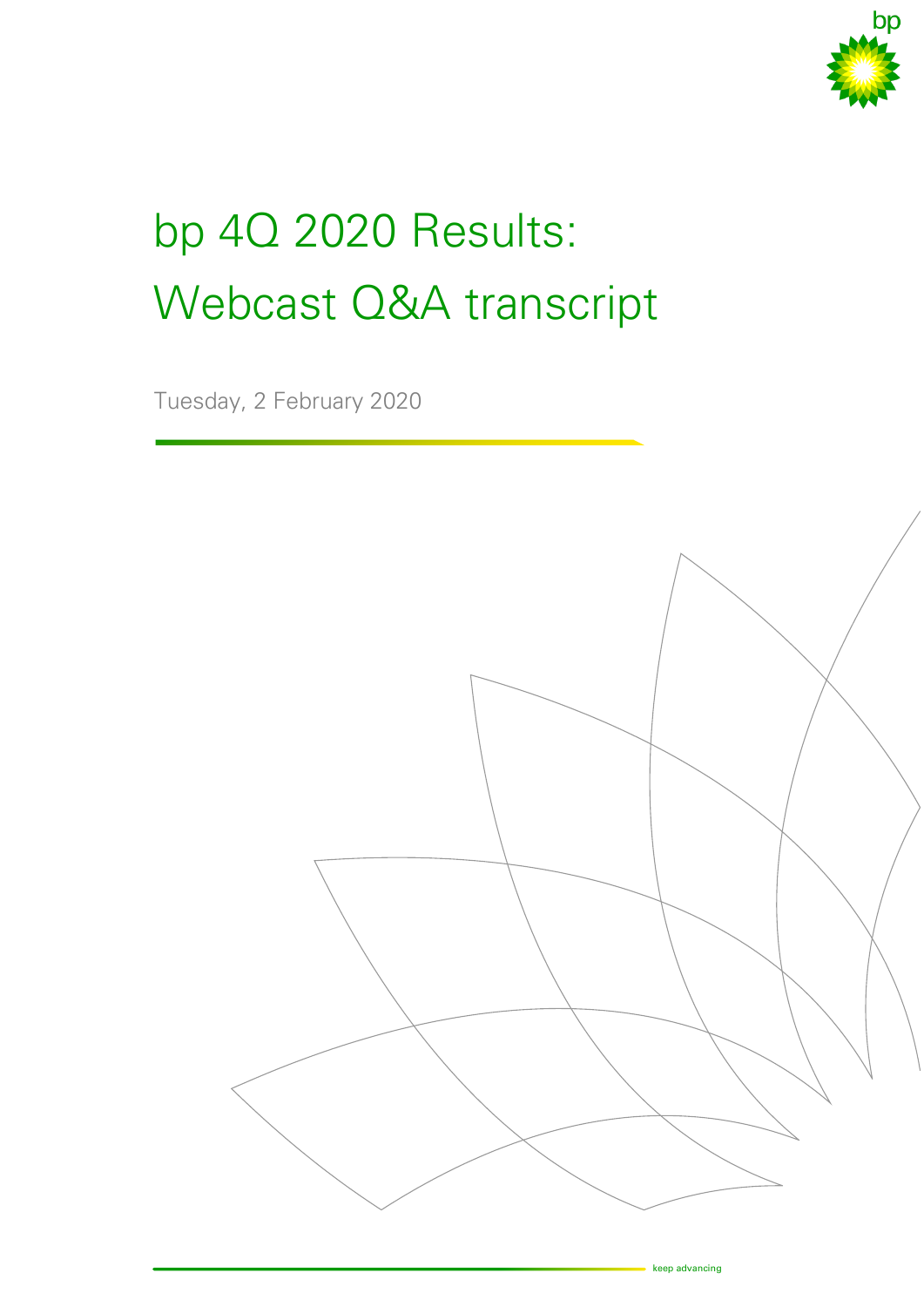

This transcript contains minor modifications from the original for accuracy or clarification, none of which change the substance of the original. Please refer to the cautionary statement included in the 4Q21 webcast slides.

## Q&A TRANSCRIPT

**Operator:** If audio participants would like to ask a question, they may do so by pressing star one. To cancel your question please press the hash or pound key. If you are listening on the web, please submit your question using the web question facility.

Craig Marshall: Okay, thank you again everybody for listening. We are going to turn to questions and answers. As we have done over the past several quarters, we are working remotely so please bear with us, both on the lines and with the questions just in case there is any delay. A reminder as usual from me, please limit your questions to only two. We have got a long list of people to get through this morning. On that note, we are going to take the first question from Jon Rigby at UBS.

Jon Rigby: Thanks, Craig. Hi, Bernard and hi, Murray. Two questions, please. The first is on some of the proposed changes in Federal regulation in the US. I am particularly interested in your offshore deepwater Gulf of Mexico position because I think historically you have developed a very successful 'drill-to-fill' strategy around the hubs that you have. I just wanted to understand maybe how much inventory you have out there that sits on your existing leases and licences. Then, how much drilling you have to do each year within that perimeter to keep that strategy on course. Just some colour around that, please. Then my second I think I may have to apologise to Murray in advance on this. I am interested because you obviously talk to an absolute net debt number, I had a bit of a struggle this morning reconciling that. It appears to be the impact of some hedge effects around the debt. Can you just talk a little bit about that? What creates that change? Then maybe extend that to the cash flow statement and whether there is any other hedging effects that are running through cash at the moment. I am very aware it has been a very unusual macro environment. Thanks.

Bernard Looney: Jon, good morning, good to hear your voice. Murray is all set to take your question and help you with your struggle this morning. I will let him do that in a moment. On the question regarding the plans in the United States: first of all, I think we just say that we look forward to working with the Administration as they go about their climate and their energy agenda. We are obviously delighted, I think many people are, that US has re-joined Paris. I think these are all good things. I would add that one of the things in their climate agenda is around doubling offshore wind in the United States and we look forward to participating and helping in that journey.

As regard leases, you probably know but less than 1% of our onshore acreage is federal. None of the Permian is federal acreage so I think no real impact there. Offshore to the Gulf of Mexico I think we need to learn a little bit more. It is a pause for now. We need to understand whether it applies to new leases, existing leases, whether it is permitting versus the letting of leases. We need to understand that, and we will be working with the relevant agencies over the coming months to understand that. In terms of the nearterm impact, we do not expect any. We have got enough permits to do what we need to do. I think over the next 1-2 years, importantly Mad Dog Phase 2, which I think by the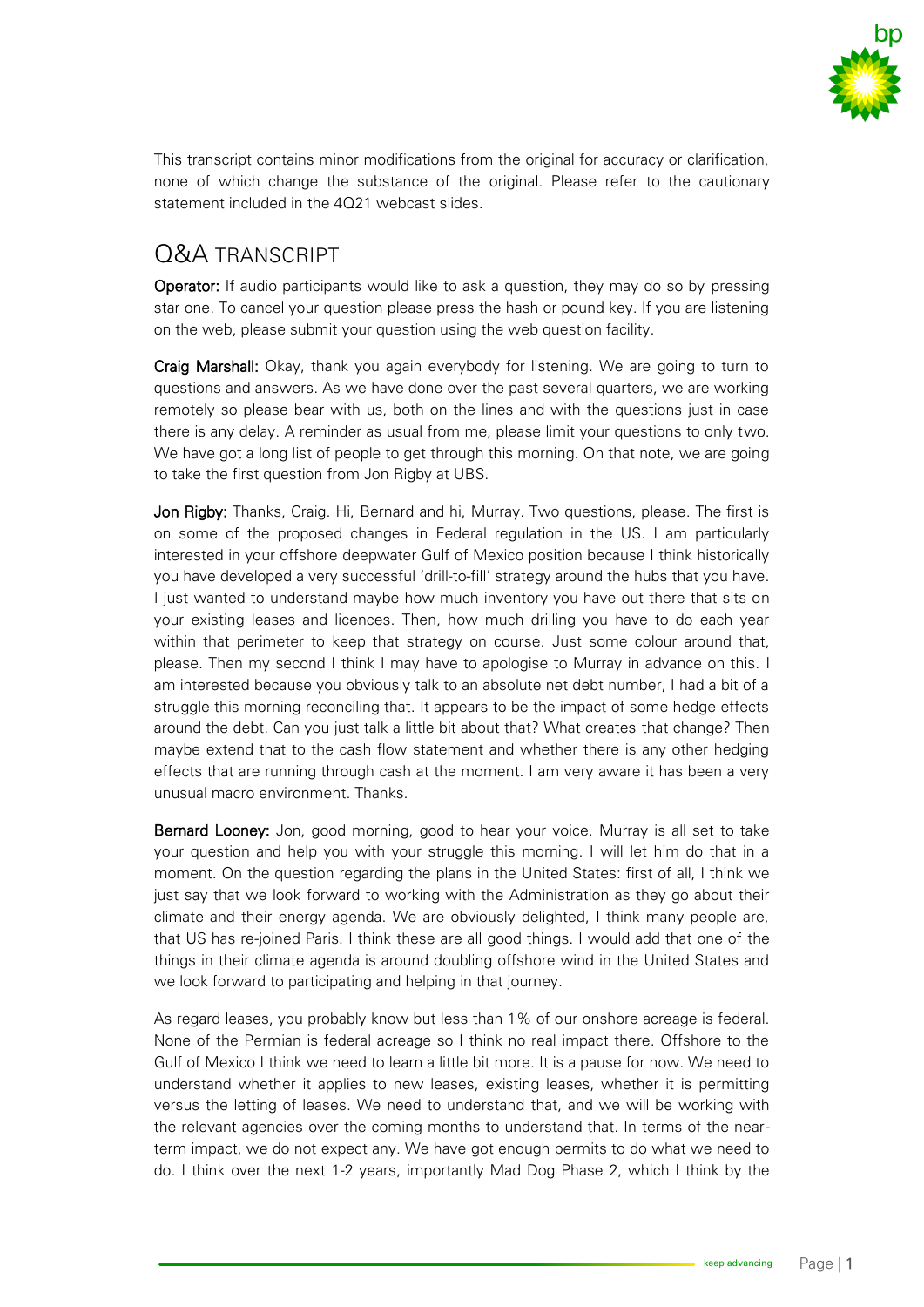

way will leave Korea very, very soon, delighted to see that milestone. All the pre-first oil wells have been drilled for Mad Dog Phase 2 so no issues there. No near-term impacts in the Gulf of Mexico, Jon, over the next year or two, I would say. Before we can give you an assessment of the impact beyond that, we need to really understand what the details would be and what they are. We will be working to understand them. I think obviously there is going to be a period of engagement now. I hope that helps. Murray, over to you on cash and net debt.

Murray Auchincloss: Great. Hi Jon, thanks for the accounting question again, I love it. First of all, on net debt - our financial frame remains intact. We said we would have five priorities. The first priority is paying a resilient dividend, second is drawing our net debt down to \$35 billion and investing into the transition, investing into the hydrocarbons and then commencing share buybacks with at least 60% of surplus cash flow once we hit our \$35 billion net debt target. Nothing has changed around that over the past quarter and we continue to estimate, as we did last quarter, that we will reach that \$35 billion target somewhere in 4Q 2021/1Q 2022. No change to guidance. Hopefully that helps that bit of the question.

On the second bit of the question, maybe you are asking about 4Q cash flow and what is happening there. Maybe it is easy just to think about it from 3Q and then into next year. From 3Q to 4Q, 4Q was a pretty difficult quarter, a very difficult environment with COVID, a very difficult environment with oil price at \$44 a barrel and RMM around \$6 a barrel, gas prices suppressed and demand very, very difficult in the Downstream business. That is why cash flow is so low. If you thought about the bricks along the way, it is obviously EBITDA down. It is obviously no Rosneft dividend. It is obviously a working capital disadvantage - we had an inflow in  $3Q$  and it was basically flat in  $4Q$ . We had severance payments. We had a petrochemicals divestment. And then, as you are hinting at, we had some moves in derivatives where on gas and the hybrid we had exchange traded derivatives outflow in cash, given the high spike in gas during the quarter.

Looking forward to the first half of next year things improve pretty significantly on an underlying basis. If you think about 4Q versus 1Q right now: Oil price is up \$11 a barrel quarter-to-date from \$44 a barrel to \$55 a barrel quarter-to-date. The Gulf of Mexico is producing well - it has recovered from its hurricanes, Shah Deniz ramping back up as we fill up gas to Italy. Oman is ramping up as well. Downstream is recovering slightly. And trading should get back to a normal quarter. Jon, I hope that helps explain it.

#### Jon Rigby: Thank you.

**Bernard Looney:** There are a lot of questions around cash understandably in the fourth quarter. I think if we step back, in October of last year Murray said, and we said, that we would reach our net debt target of \$35 billion by the end of 2021, which is now this year, and the beginning of 2022. These results change none of that. There is no change from the position that we laid out in October. The key is that the underlying business continues to perform really well: reliable operations, costs coming out of the business, trading is looking good in January, safety is good, projects are coming online and ramping up and on top of that we are making real strategic progress. I recognise that 4Q was a difficult environment. The numbers are a little bit messy, but the fundamentals are unchanged. We are very optimistic actually as we look into the year and confident in the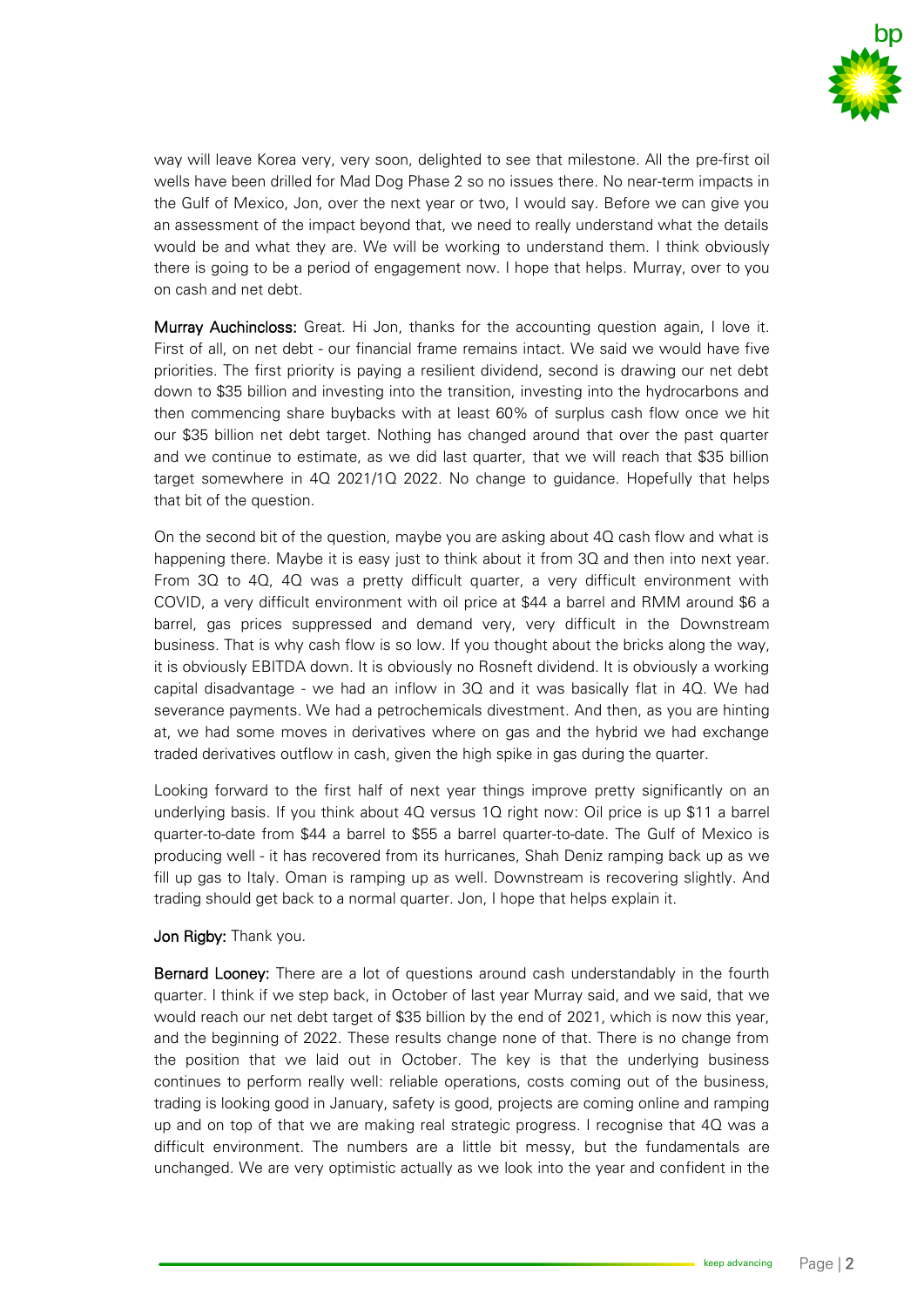

underlying business and in the plans that we laid out, particularly around net debt, that we talked to in September. No change from that guidance.

Craig Marshall: Thanks, Jon. We will take the next question from Alastair Syme at Citi. Alastair, good morning.

Alastair Syme: Thanks, Craig. Good morning everyone. Can I just ask two questions? What about asset values? In the Annual Report last year on fair value analysis there were some scenarios outlined on long-term oil prices and the most aggressive said that there might be \$4-5 billion of impairments. In 2020 you ended up impairing \$10 billion and your notes now say there is another \$45 billion of assets that carry lower headroom. I appreciate that I am asking an impossibly difficult question on oil prices but you are a company that inherently believes in a more rapid transition than many of your peers and yet your oil price forecast are still pretty similar to what your peers are using. The question is, how do investors get confidence around the risk to your book value from here? Then the second question, you are moving to post-tax reporting as part of your reporting chain, so I was a little surprised to see the EBITDA waterfall charts. So, on resilient hydrocarbons, can you confirm that the changes in cash flow expectations will be in line with EBITDA? Or there some tax considerations to consider? Thank you.

Bernard Looney: Very good. Murray, I will let you take both of Alastair's questions.

Murray Auchincloss: Yes, great. Post-tax reporting is a future attraction to come. In early March we will publish the new segmentation, including the move from pre-tax to posttax. That is something to come. As far as pre versus post-tax, you saw us signal that we are back to around 40%, or slightly higher, on effective tax rate moving forward. I think give us a little bit of time, we will restate history, we will show you new projections moving forward on a post-tax basis. Alastair, that should help clarify those issues, but you should have seen guidance in the details of what our tax charge should be in 2021.

As far as book values, obviously during 2020, given the effects of COVID and given the effects of what we were seeing with the world, we reset our price deck. Additionally, we also decided not to pursue a significant number of exploration opportunities and that is what saw the big write-offs during the year. I probably do not need to repeat those numbers for you. So that is really what caused the change in book value during 2020.

The price bands that you are talking about, they suggest I think from memory about a 15% movement, and they showed \$5 billion of impairment. What we ended up actually doing was a much bigger move in price and \$10 billion of impairment. So I do not think that was particularly inconsistent with what we provided last year.

Moving forward, what is our best view of price? Right now, no change. It seems like a pretty reasonable set of assumptions we have got. You can see the details inside Note 1 of the SEA, and we have given you that sensitivity as well, and I think it works relative to what happened last year as well.I hope that helps Alastair.

Bernard Looney: Is that okay, Alastair?

Alastair Syme: Yes, thank you.

Bernard Looney: Great, thanks for the question. Good to hear your voice. Craig?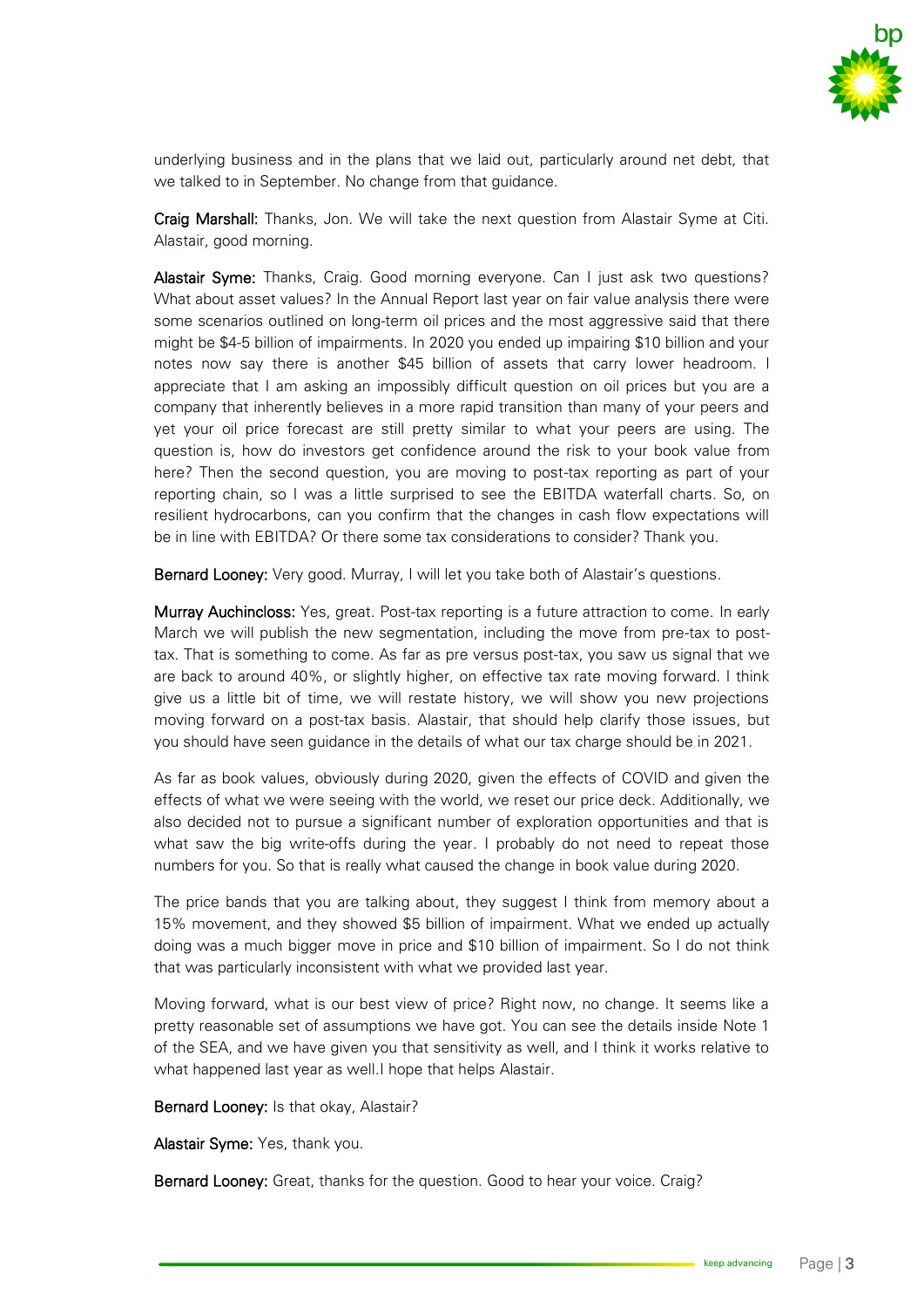

Craig Marshall: Okay, we will take the next question from Lydia Rainforth at Barclays. Good morning Lydia.

Lydia Rainforth (Barclays): Thanks Craig and good morning. Two questions if I could. The first one just to clarify on that chart around unit margin expansion, 20% increase in unit EBITDA for the Upstream, is that before or after the cost synergies? Is it just the mix/volume effect or is there cost synergies on top of that?

And then secondly, and it's probably for Bernard, just going back to the reinventing bp programme that you have now gotten to the state of splitting out, or integrating, the Upstream and the Downstream operations together. Can you just walk us through how that is going in terms and whether you are seeing the progress that you wanted to at this stage? Thanks.

Bernard Looney: Hey Lydia, good morning, good to hear your voice as well. On the 20%, it is before cost synergies because I think if I am reminded correctly on that chart, you will also see a separate cost synergy bricks so to speak, so it is purely volume and margin and mix, so it is before cost.

And then on reinvent bp, is more than just the restructuring of the company. It gets more into some of the things that you saw when you have been with us in Oman around digitisation, around becoming a more digital company, becoming a more agile company, centralising work and creating a culture, that is more in line with the future direction of the world than maybe one that we have come from.

Restructuring is a big part of reinvent bp. We have made great progress on that. The team has done, I think, an absolutely amazing job. This is the largest restructuring in the company's history. We changed over from the old structure to the new structure on January 1st. The management of change (MOC) exercise that was needed to do that was massive in terms of MOC by individuals across the world.

We said that up to 10,000 people would leave the company, more than half of those people have already left by the end of the year, and we are continuing with – really it is Europe that is remaining where we have various works councils that we need to partner with to finalise that work this year. We are seeing the cost coming through the \$2 to \$3 billion is we said by the end of 2021 but is now looking like the middle of this year.

The \$3 to \$4 billion that we said by 2023, I am very confident in, and Murray and I and the team will be working as hard as we can to bring that forward. There is unquestionably benefits to how we work. If I look at what we can learn from the refineries, where I think they are very good at managing things like turnarounds. We can bring that into the Upstream. From the old Upstream, I think a lot of work done on inspection and inspection technologies that we can take to the Downstream.

So today, it feels very natural that all of the operations of the company would be run in one place, and that is what is Gordon's role is, so we are only just getting going. We set Gordon's organisation up in an agile structure. I think it is the first agile structure in oil and gas that I am aware of, and I think we will look forward to learning, as the year goes on, we would not get everything right. I am sure we will make some mistakes along the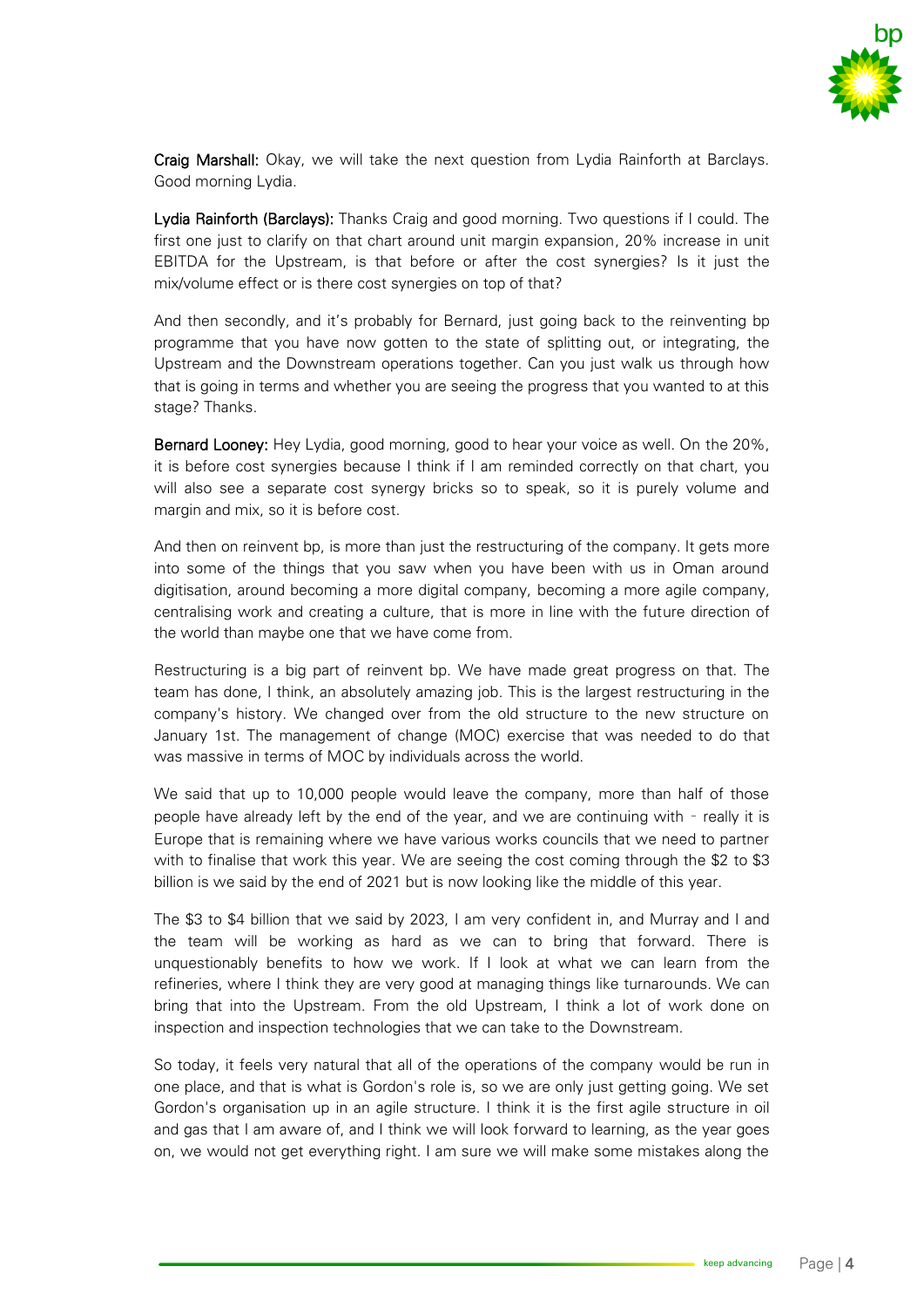

way that we will correct, but hugely optimistic about the potential that lies ahead, and you will see it in multiple dimensions.

You will see it hopefully in engagement of staff, which we are focusing on heavily this year. You will also see it in the cost line. I think we are below \$20 billion now, and I think Craig, is probably the one of the first times we are below \$20 billion on the cash costs, in probably 20 years, maybe even since the Amoco merger, so lots of progress and I am really excited about what lies ahead because I think we have not even touched the surface of what is possible with this new organisation yet. I hope that helps, Lydia?

Lydia Rainforth: Yeah great, thank you.

Bernard Looney: Cheers, good.

Craig Marshall: Thank you, Lydia. Yeah, we are going to jump to the web actually. We will take the next question, which I will pose on behalf of Jason Kenney at Santander.

Jason asks, can you talk to the relative positions Oman gas versus East Coast US wind please? Which position do you see is more supportive of CFFO in 2025 and/or 2030?

Bernard Looney: Well, thanks Jason, thanks for the question. First of all in Oman, why did we divest 20% of Oman? Well as you all know, we have the \$25 billion divestment target out there. I think we have announced about \$14 billion of the \$25 billion.

Why do we sell 20% of Oman? We are not in a rush. We have got four years to do the rest. We are certainly not in a rush, and what we have always been clear with you and with shareholders is that we will divest for value. We will only divest when we see value, and we see value in this case.

This is a good price for a good asset so we are pleased with that. We remain at 40%, which is a significant equity position. We remain as operator. We will explore in Oman. So I think it is the right thing to do. That would not be the case for every asset that is on the market today across the industry, but it was the case in this specific circumstance for Oman gas, and we are very pleased, as is the Oman government I believe, with this transaction.

Offshore wind in the United States, is a longer cycle business obviously compared to solar, so you would not be looking at cash flow from operations from that business in 2025, but you will be looking at it in 2030. The good news is, we are ahead of schedule already, I think. That project is going very, very well and as I think I said that investment looks better today than it just did a few months ago, and that is around pace, so our compliments to the team at Equinor, and we are looking forward to building that joint venture in the months ahead, very excited about it.

But you get out to 2030, and this is going to be a material brick of cash flow that will go on for 20 years out to 2050. You start thinking about the need over time for hydrocarbons to be decarbonised, that is obviously not a threat that will face that business when we head out into the 2030s and 2040s, carbon price and so on and so forth. So very, very comfortable with – delighted actually - with the entry into the US offshore wind business, delighted with early progress.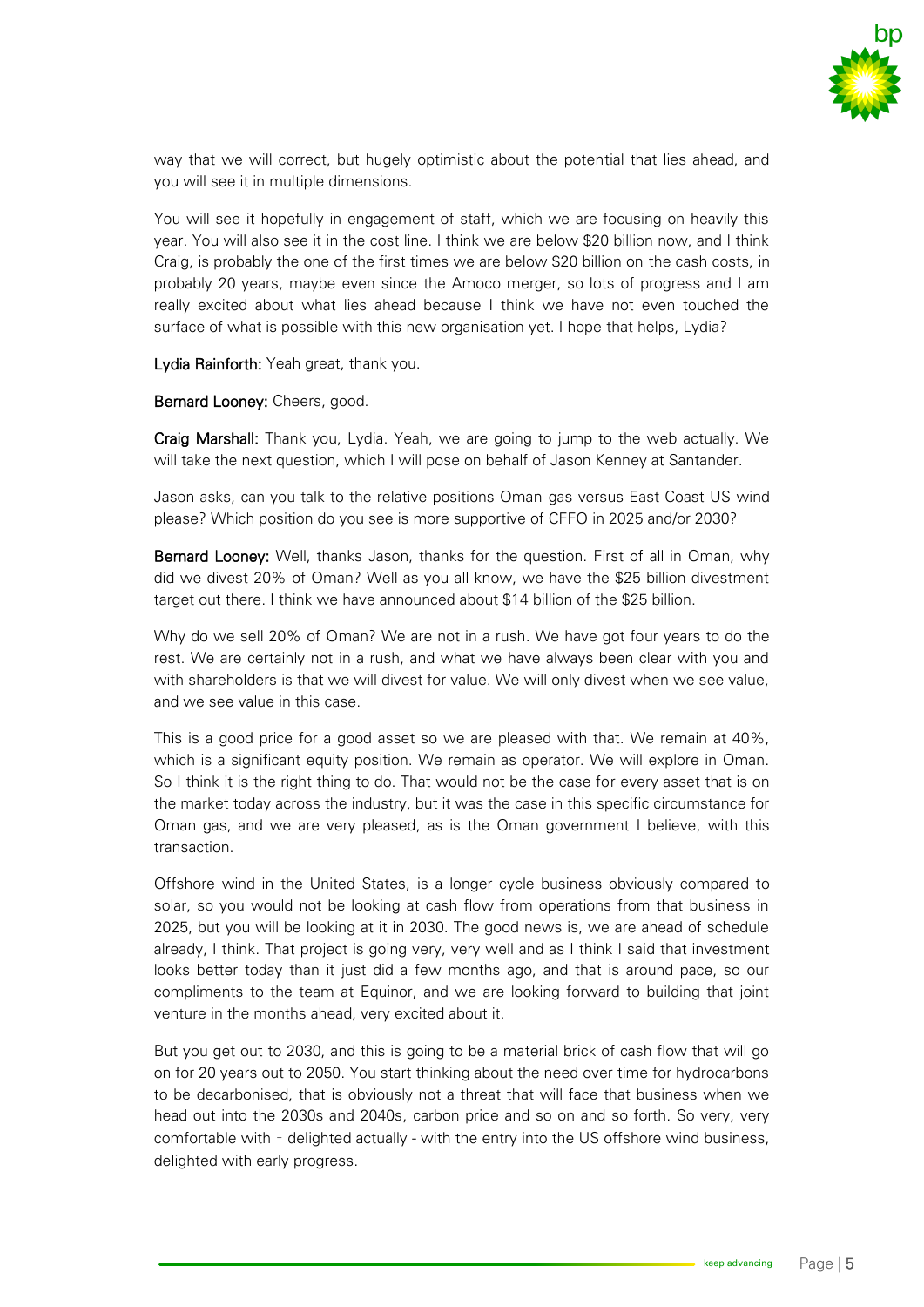

I am sure there will be plenty of things ahead of us in the coming years and very pleased that we have got a very good price for a very good asset in Oman. I hope Jason that gets to the essence of your question.

Craig Marshall: Okay, thanks for the question, Jason. We are going to move to the States, two questions in the States, obviously, up bright and breezy this morning. Thank you for joining. The first one from Paul Cheng at Scotia Bank. Paul?

Paul Cheng (Scotia Bank): Two questions, one on Rosneft, I am still trying to figure out why long-term, right now the price is probably not good for you that to sell now, but why long term is integral to the rest of your business or why is important for you to own it? And I know that Murray that you are going to provide more information in March, but just curious that in the fourth quarter, what is the low carbon business cash or EBITDA and the kind of rough estimate that you can provide? Thank you.

Bernard Looney: Paul, good morning, and thank you for your question. The question around Rosneft, let me take that, and Murray will take the fourth quarter question. The first thing that I would say, maybe make four points if I may on Rosneft.

The first point that I would make is, I think as you well know, we have three parts to our strategy. One is around low carbon electricity in energy. One is around convenience and mobility, both of which we are going to grow, and the other is around resilient hydrocarbons, and Rosneft has some of the most resilient hydrocarbons in the world.

Our production cost per barrel in bp, I think are about \$6.70/bbl on their way to \$6/bbl. Rosneft's lifting costs are \$3 a barrel. So the first thing is, it is actually consistent with strategy in terms of resilient hydrocarbons. The second thing that I would say is that from an environmental performance perspective, I think it is important that people look at the facts, and the facts are maybe surprising to some people.

Rosneft's greenhouse gas intensity per barrel of oil produced is below 30. In fact, it is below many of the majors including bp. They have reduced fugitive emissions in 2019 by 73%, versus 2018, and they have just announced a new carbon plan and they are going to target a methane intensity of 0.25%, which is good, and they are going to drive that greenhouse gas intensity down by a further 30%.

The third thing around Rosneft is the financial aspects of the investment. Since 2013 we have received \$4 billion in dividends and in 2020 we received \$480 million in dividends from Rosneft, so it is a good financial investment.

Then, finally, I would just say, if I can Paul, that it is a strategic partnership for BP; Rosneft is an excellent operator. They are committed to sustainably developing their resources. We have a lot to learn from each other; they can learn from us; we can learn from them. We are about to sign a strategic cooperation agreement in the next few days around carbon. So I think that, hopefully, gives you a sense of how we think of Rosneft and how it fits within our portfolio.

Murray, 4Q cash numbers from a growth business, so go ahead.

Murray Auchincloss: Yeah, yeah. Great, thanks. Hi Paul, thanks for the question. As far as EBITDA comes from low carbon, that is not really something we are focused on right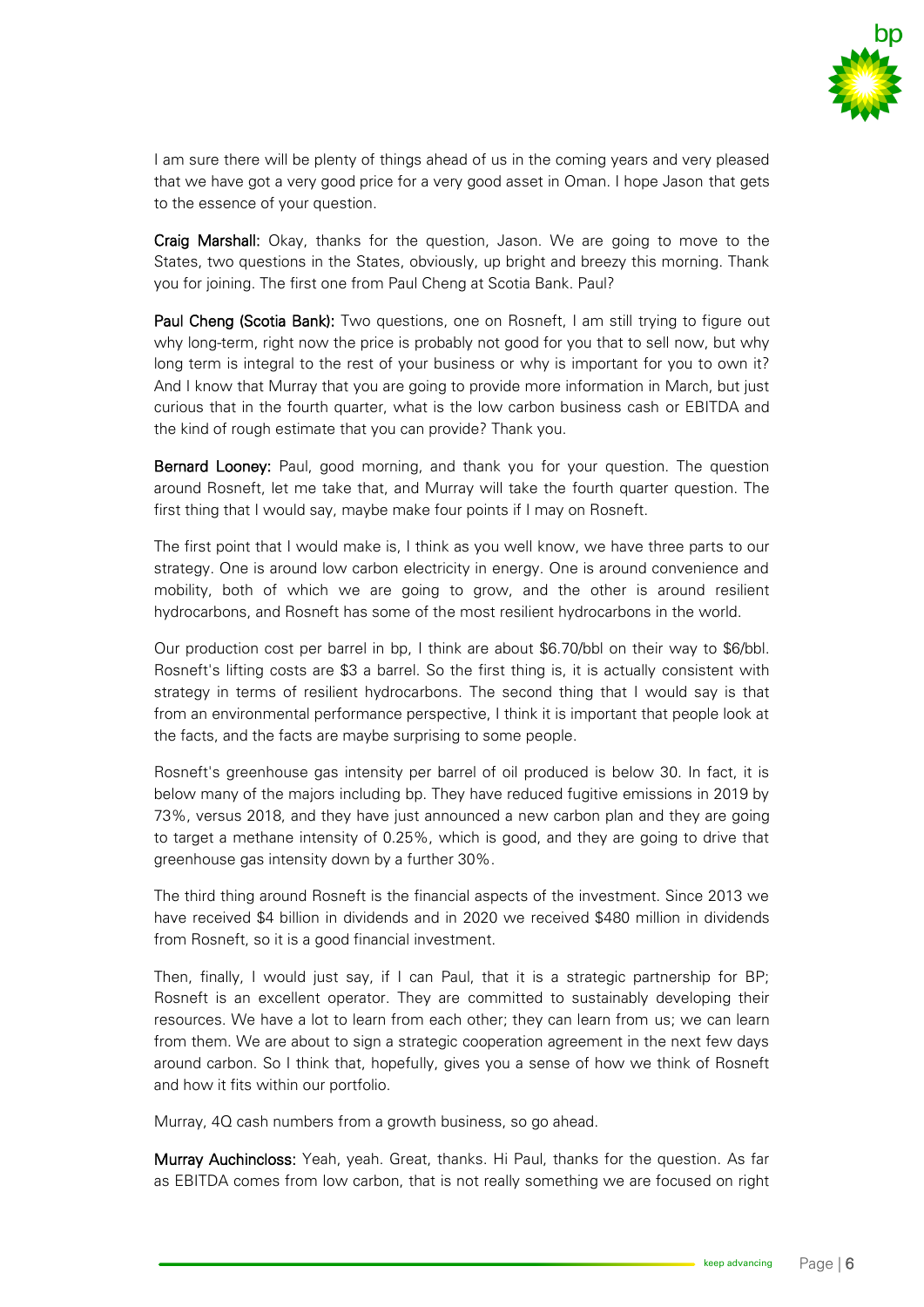

now, to be honest. We are in build mode, so if you think about the planks we have, plank one is offshore wind. Obviously, that is about access right now, accessing acreage so we can build out the portfolio in the 2030 timeframe plus, as Bernard just described. The second bit is on solar, where we are very, very focused on building gigawatts right now. Why? So we can get offtake into our business. So Lightsource bp really is not focused on EBITDA, they are focused on construction and flipping, and making sure that we expand that market so that we have got energy for retail providers. Bunge, a third plank, obviously in biofuels in Brazil, is about efficiency and gradually expanding that business as well.

So sitting in the fourth quarter of 2020, we are not really focused on near-term EBITDA. You will see a number for EBITDA shortly; it is not going to wow you, it is not intended to wow you, but it is intended to be transparent. I do not know, it is probably somewhere around \$100 million would be my guess, but let's see in March when we do that. And as we disclosed on August  $4<sup>th</sup>$  and as we disclosed in September as well, we are not expecting a ton of EBITDA from low carbon by 2025 either; this is really a longer wavelength business that starts to replace earnings from the historic hydrocarbon business in the late 2020s and early 2030s. And we are balancing the portfolio to maximise the value from hydrocarbons over the next decade, growing C&P ratably across the decade, especially in the convenience space and then gradually building up low carbon. Like the market, I would just encourage us to focus on growth, as opposed to particular EBITDA, because that is the phase of the strategy that we are in.

Bernard Looney: Great. Thanks Murray, thanks Paul.

Paul Cheng (Scotia Bank): Thank you.

Craig Marshall: Thanks Paul. We will stay in the States and move to Dan Boyd at Mizuho. Dan?

Dan Boyd (Mizuho Securities): Hi. Thanks. Good morning guys. I had a question on BPX. When you gave your strategy update, it is one of the few areas where the precoronavirus or pre-pandemic targets are still intact of more than doubling the liquids production by 2025. So just wanted to get a little bit more of a roadmap from you on the ability to hit that target. You are only running one rig understandably, giving everything that is going on. You were previously running 13, so is there a path to get back to doubledigit recount at BPX and to ramp up to that number?

Bernard Looney: Dan, good morning, thanks for your question. Murray is a bit of an expert, so I would ask him to come in as well, but BPX is going really well. Cost synergies are ahead of plan; I think we said \$350 million, they have been delivered early, and we are upgrading that target to \$400 million. The rocks look really, really good, better than we had hoped, so that is very good news, and capital productivity and cost productivity continue to come through under Dave and Jack's leadership. So we are very happy with the overall process. As you say, we did cut the rigs right back from doubledigit to one or two, right in the first quarter I think, and that is one of the advantages of that business, as you well know. I have been looking at some of the profiles for that business over the coming years. We are not focused on production; we are focused on growing free cash flow and that is what you should expect from us. I think the numbers that I looked at – Murray will correct me if I am wrong – showed more of a flat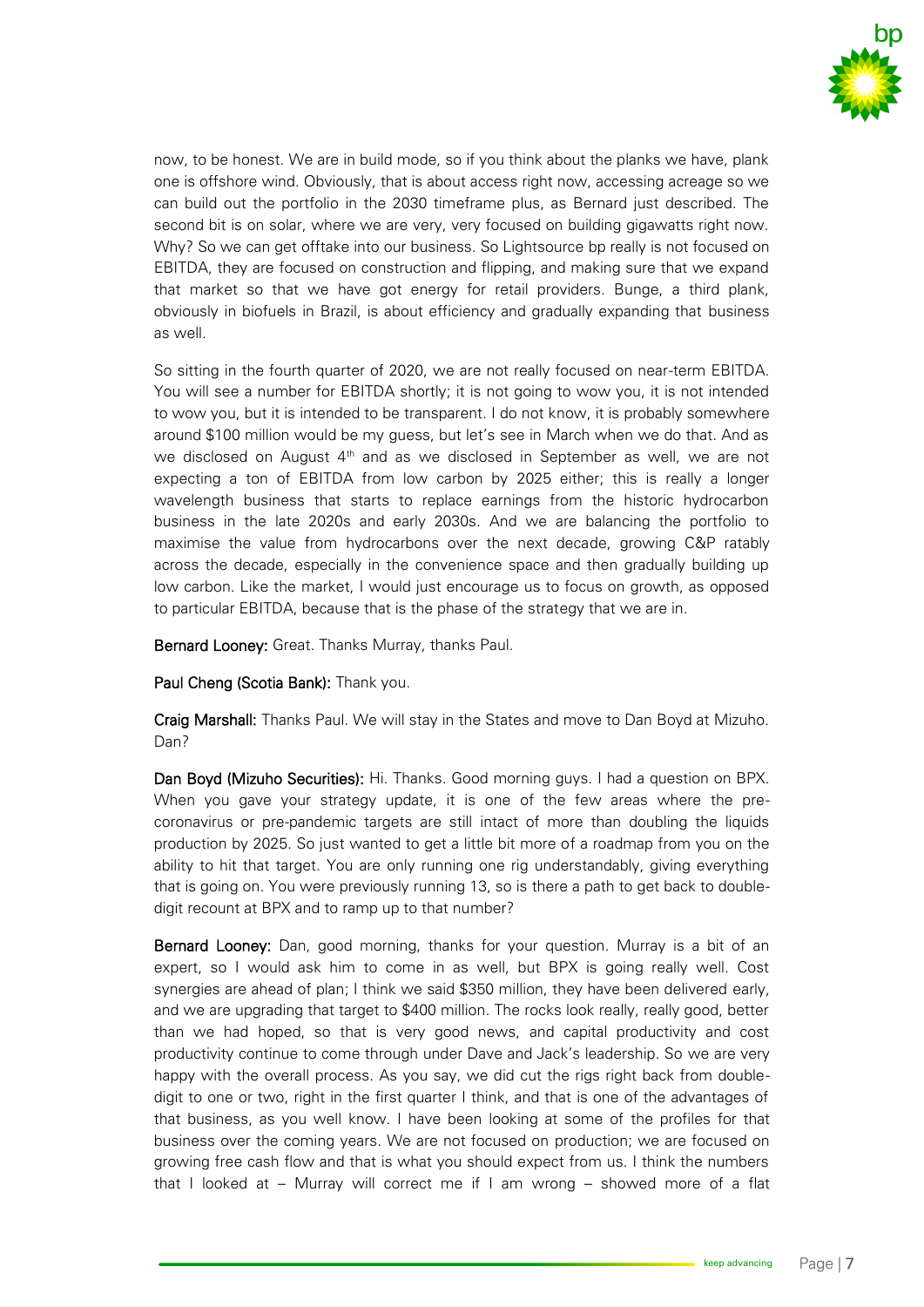

production over the coming years<sup>1</sup>, but a growing free cash flow profile. Double-digit rigs, maybe not, but certainly high single-digit, low double-digit is very possible as we head into the year.

So this is a business that is focused on cash and cash generation, strong returns; I think thousands of locations with returns that are well in excess of 20% at the current prices. So good quality business. We are not trying to grow it in a volume sense, we are trying to grow it in a free cash flow sense, and that is what we focus on. Murray, anything I missed?

Murray Auchincloss: It is cash flow positive at current strip prices during 2021, so that is good news, and we see that growing over time. We have gone from one rig to five rigs, and we will be, probably, having about eight rigs in 2021; they will be spread across the basins. Given the current prices, we will be focused on the oil side as opposed to the gas side this year. We have four basins, two gas, two oil/liquid, so we can move back and forth between those as we need, and it just stands the chance to grow cash flow very ratably through time if we invest on a continuous basis, as opposed to going up and down. As Bernard said, it remains a great investment case.

There has been some noise out there on benchmarking that is suggesting maybe we are not as good a driller as we think we are, but we are going to go, try to clarify that stuff. Everything we look at on benchmarking shows they are first quartile across the Permian and across the Eagle Ford. Some people might be getting confused that Devon actually does not drill and complete those wells in the Eagle Ford. So that is just something for the back of your mind. We remain very confident in that business and look at it as a nice source of ratable cash flow growth over time.

Bernard Looney: Great. Thanks Murray, thanks Dan.

Dan Boyd: That is very helpful, thanks.

Bernard Looney: Thank you.

Craig Marshall: Thank you, Dan. We will take the next question from Thomas Adolff at Credit Suisse. Thomas, good morning.

Thomas Adolff (Credit Suisse): Good morning guys. Two questions from me as well, perhaps mostly for Murray. The first one is just on US offshore wind. Regarding Empire Wind 2 and Beacon 1, can you comment on pricing, especially how it compares to Empire 1? Then the second question is on the balance sheet and the credit rating. Perhaps you can remind us of the importance of having, at the minimum, a single Aminus credit rating and the impact the business would face should you get a downgrade, and why bp does not want to create a bigger buffer, lower the target net debt following the new ratio guidelines for the rating agencies? Thank you.

Bernard Looney: Thomas, good morning to you. I will surprise you, I will actually take one of the questions, but no prizes for judging which one. I will let Murray handle the credit rating agencies and the balance sheet. On offshore wind, no, we cannot disclose those prices at this time, further work to do, but we will when the time is right. Murray, over to you.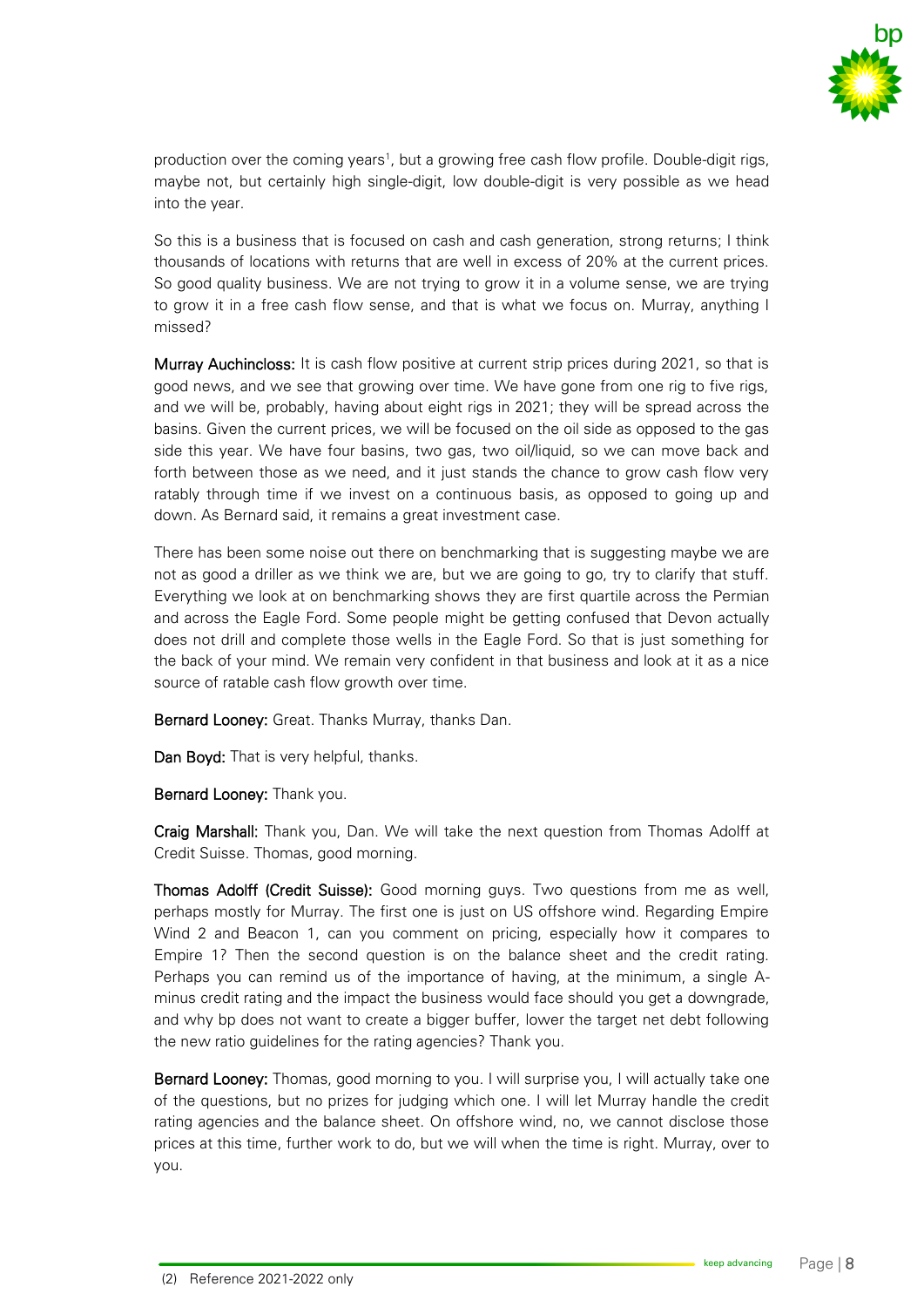

Murray Auchincloss: Thanks Bernard. Thomas, I would just add, on the offshore wind, cycle time is everything; everything is about accelerating the pace to first electron. You have heard us say that on the upstream side, it is even more important on offshore wind. So that is something that is really pleasing for us to see that move forward.

On the credit rating, let me wind you back to August  $4<sup>th</sup>$ . This will probably be a longer answer than you want Thomas, but why not? So if you go back to August  $4<sup>th</sup>$ , when we laid out the financial frame, we talked about the five priorities. You know the first priority was the resilient dividend. The second priority, just to expand on it a bit, was to reduce our net debt to \$35 billion and then we will retire that, and then we will move to measuring ourselves with a strong investment-grade credit rating. And we told you that it would be supported, or indicated, through a range of FFO over adjusted debt of 30% to 40%, so that was a good indicator for you to look at. Nothing has changed on that. Yes, we have had a ratings move by S&P on the sector. What they have said is we have moved from A-minus stable to A-minus negative, and with that type of rating they are saying that if you do not get to 35% to 40% FFO over adjusted debt over the next couple of years that you will be downgraded. And what I would say is that is totally consistent with what we told you on August  $4<sup>th</sup>$ , that we would have a range of 30% to 40%. Now, I remain confident that we will get to that range of 35% to 40%. Why am I confident? We are starting to see oil price pick up obviously, we are seeing RMM over time will pick up as the vaccines come into place. Natural gas is holding firmly around \$3 a barrel, which is good news.

As you look forward, in the first half of the year, obviously, barrels come back online from the Gulf of Mexico. We get growth in our major projects from Shah Deniz and Oman. Raven will come online. Then, really importantly, in 2022, two of the very best highest margin projects in our portfolio, Mad Dog Phase 2 and Tangguh Train 3 come online and Cassia Compression in Trinidad as well.

At the same time that is happening, customers and products is growing. Convenience looks like it is doing really well, the costs are coming down. You know, we are well on track from the \$2.5 billion pre-tax cash cost saving by end of 2021 we talked about – we will beat that early. You know Bernard and I are passionate on cost, I am sure we will do better than we are suggesting, so costs coming down, production volumes coming through, big projects ramping up, and I do not feel particularly concerned about hitting that 35-40% target that S&P talks about.

Last comment I would make is there are three ratings agencies, you know, not just one, and I think Moody's has us on A1, Fitch has us on A, and obviously, S&P has moved us to A-minus negative. As you look at those three things, that sure feels like strong investment-grade to me, Thomas. Thus, no change. I saw a note somebody produced, maybe it was you, Thomas, that there was a risk on trading if we move to below Aminus, that is not right. If we were BBB-plus or something like that the traders can still trade. That is not an issue for us, and we adapt structures to make sure that we can manage that type of risk. Hope that helps, Thomas.

Bernard Looney: The only think I would add, Murray, Thomas, is just around our strategy really. I think as we continue to enact our strategy, which is ultimately a decarbonisation and diversification strategy, I think that takes away risk rather than adds risk to the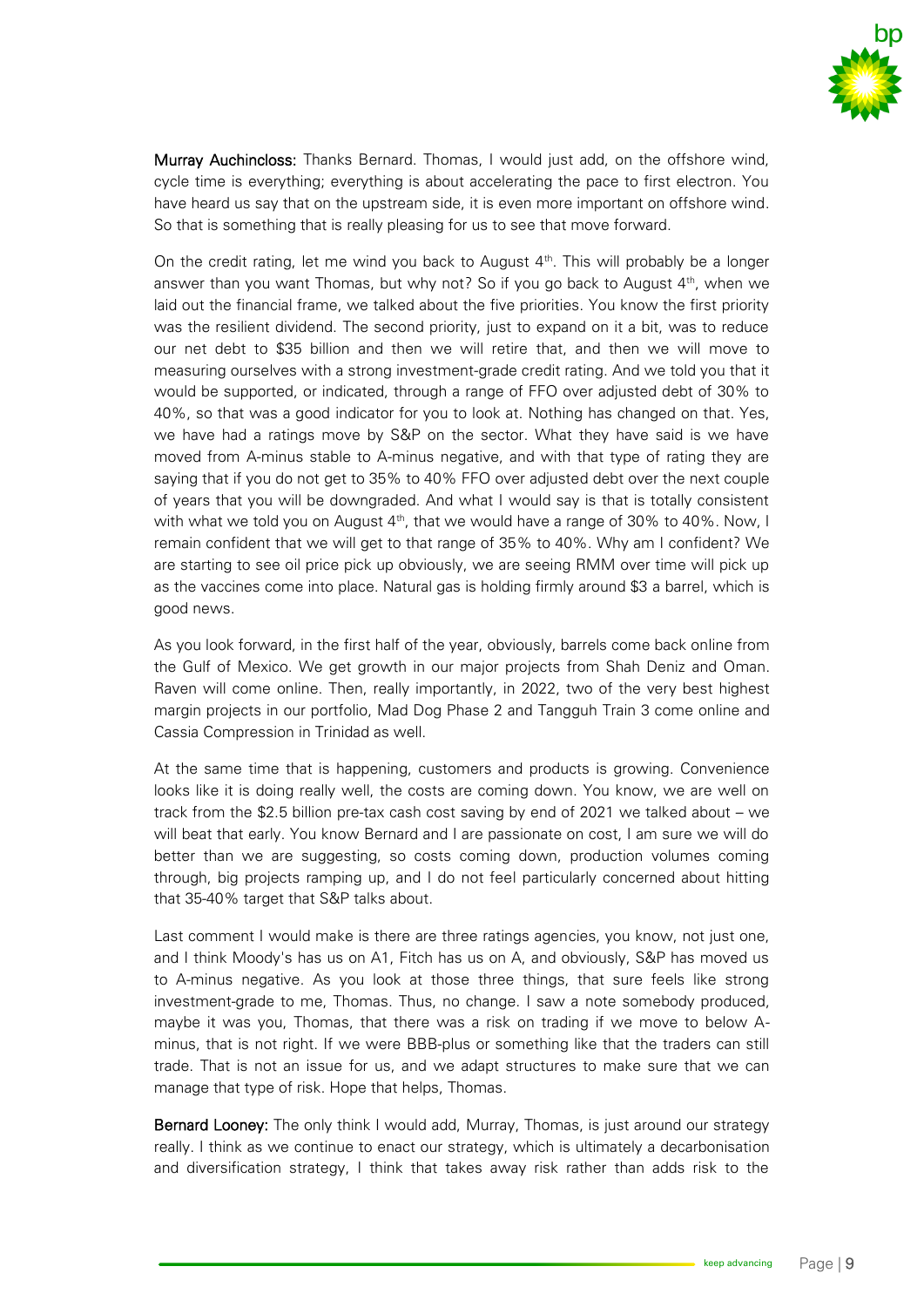

company. I think we are seeing that in the commentary from, I think, Fitch, Craig, who had some positive commentary on the agenda that we have, and Moody's, around the direction that we are taking. I have always said that I think the strategy that we have laid out and that we are executing on is a de-risking strategy as well as a decarbonisation strategy as well as a diversification strategy, and as well as a strategy that we think will create long-term value. Therefore, I also believe that over time that will be taken into account as well.

Having said that, to Murray's point, we are not relying on that. We are relying on the fundamentals that he just laid out.

Thanks for the question. I think Alexia Mignen from Bank of America also had a question online on that, and hopefully, we have answered Alexia's question there as well.

Craig Marshall: Thank you, Bernard. We will take the next question from Christyan Malek at JP Morgan. Christyan?

Christyan Malek (JP Morgan): Hi, thanks gentlemen. Hi, Murray. Hi, Bernard, two questions if I may. First, on returns expectations and the renewables. You declined 12 gigawatts opportunities given they do not meet your threshold of returns. Can you explain what exactly you are doing differently versus what seems to be an ever growing number of participants. Are you confident you can secure enough renewable projects to deliver 8-10% returns and fulfil your pipeline, especially in the context of the ratings agencies who are putting more pressure on your balance sheet meaning you are going to be less competitive versus the traditional players?

The second question, if oil and gas prices do indeed hold or move higher, how would that affect your net debt target to achieve sooner and launching the buyback in Q3? If oil prices move materially higher would you consider raising CAPEX above the low end of the range this year? Thank you.

Bernard Looney: Very good. Thank you very much, Christyan, good to hear your voice. I will let Murray take the question around accelerating oil prices accelerating reduction in net debt and what he would do with all the money. On the what are we doing on the returns side, well, the first thing that we are doing is we are being disciplined. As many of you, and many shareholders have said, you know, actually, we are a little anxious about this volume target and we are worried that you will go off to the races on that – why do you not tell us about some of the things that you do not do?

By the way, there are many, many things, especially in that space – it is a hyperactive space, I would say – and we are looking at all sorts of things all the time. It was important that we laid out for you that we do walk from things, and we walk from them for a fundamental reason, that we believe in that particular instance it has got too heated and we are not going to be able to deliver our returns. There was one opportunity that we looked quite closely in America; it would have been very material. It would have been – it had lots of, sort of, colour to it that would have been quite attractive. However, we got down to the last two or three, and we could not make the numbers work and we walked away.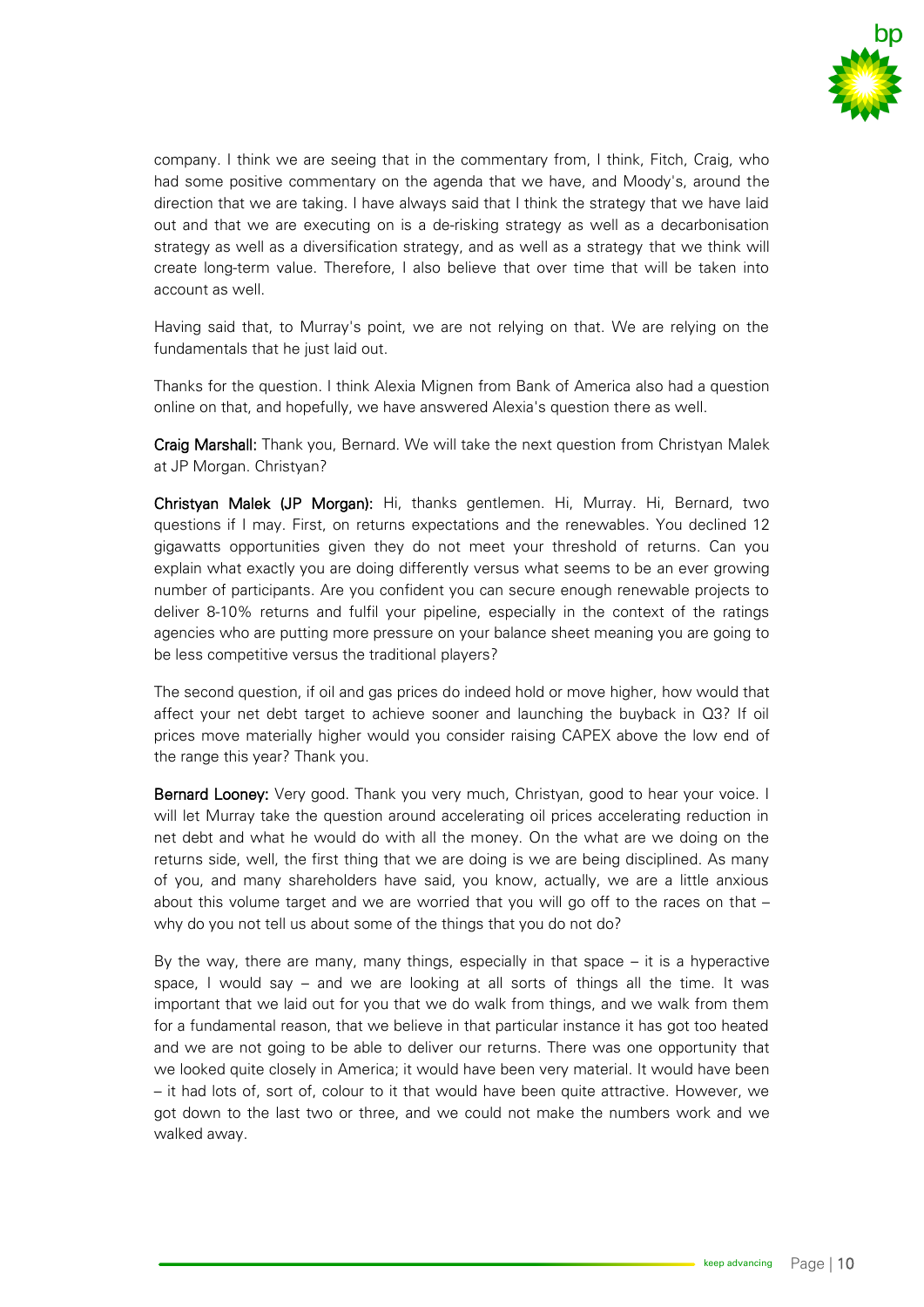

Conversely, at the same time, Lightsource bp is continuing to do projects, and they have done 30 now, that have averaged 8-10% over that time period. What we are doing is continuing to do the things that we have talked about. I would not underestimate what we bring on our operating capability. I think we have added 1% of availability to our wind business, our onshore wind business in the United States through Onyx, which is a bpowned company that does data analytics on predictive maintenance. I wouldn't underestimate what we can do on construction. We benchmark in five out of six categories best-in-class. If you look at offshore wind, these are massive projects, billions of dollars, multi-year, as Murray said, and what we have today is Ewan Drummond, who is Vice-President, AGT. With the Shah Deniz project - built a project through seven countries over mountains, under the sea bringing gas from the Caspian to Europe. 25% under budget, on schedule. He is now sitting in that joint venture, on top of that joint venture with Equinor-bp, bringing his experience.

Integration – you will see two deals that we have done now on the trading division of bp is on the purchasing end, both in Spain and in Texas, and that helps us manage returns across the cycle. Therefore, there is lots that we can do to customers that are demanding the things that we want. You have seen the deals that we have done with Microsoft and Amazon. There is going to be more in that space to come. You know, all I can keep doing is sharing examples, like we have done with the project in Spain. Where we get the 8-10%, what it looks like, sharing examples of where we have walked away, and we have done that in the fourth quarter, and I have no doubt we will continue to do that, and sharing examples where we bring things to that part of the business that we think can enhance returns. What I would tell you is that the Equinor-bp joint venture in the US, even after a few months – because of pace, because of cycle time – is already looking better, and it had met our threshold and is now looking better than what it did several months ago.

We are going to be disciplined. If we cannot make the returns work, we will not do the deals. I hope that helps. We will continue to give you more evidence, more proof quarter on quarter at these results and whenever we talk of the examples on both sides. Murray?

Murray Auchincloss: Great. Hi, Christyan, I am going to bore you to death with this answer. If you do not mind, I am going to go back to financial frame – five priorities: resilient dividend, debt down to \$35 billion, invest into the transition, invest into resilient hydrocarbons, and then surplus cash – at least 60% to our shareholders. The answer to your question really lies in that – we have laid out our capital stall for 2021, it is around \$13 billion. We are not going to change that because we are above \$35 billion net debt. I think if we hit \$35 billion net debt earlier we are not going to change our CAPEX this year. We are around \$13 billion and that is the right thing to do to show discipline for shareholders.

Then as you move forward, obviously, what we said is once we have hit our \$35 billion net debt target, our capital range becomes \$14-16 billion, and that includes inorganics. I just encourage all of you to look back at the financial frame, we are following the rules tightly on that. Christyan, cross fingers, if some institutions are right and we see some price upside, then both ourselves and our shareholders will enjoy that immensely as at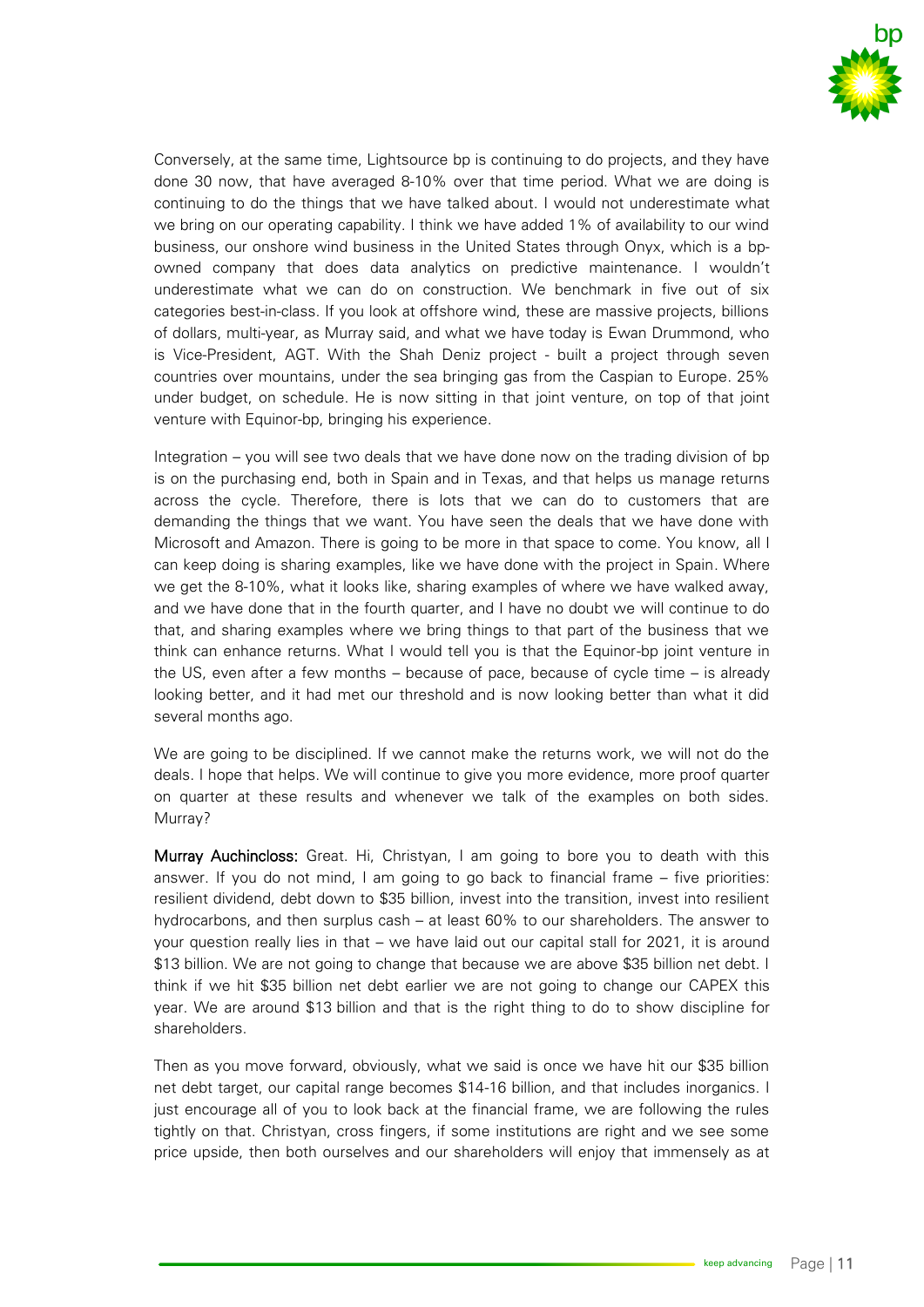

least 60% of those surplus funds will go towards share buybacks. Hope that helps, Christyan.

Bernard Looney: Great. Thanks, Murray. I think the last thing in the world investors would want us to do right now is start changing our mind on capital depending on the oil price. Hopefully, that helps that question. Christyan, thanks for both of those.

Craig Marshall: We will take the next question from Irene Himona at Societe Generale?

Irene Himona (Societe General): Thank you, good morning – I have two questions, please. Going back to BPX Energy, the quarterly disclosures show quite a steep 20% step up in the Q4 unit production cost to \$8.10. I wonder what drove that, if it was something non-recurring, if it is seasonal, and importantly, what could we expect for BPX costs in 2021? Then, secondly, in relation to the targeted 7-9% growth in per share EBIDA, you do not actually disclose that figure historically. Are you prepared to tell us what it was for 2020 or do we need to wait for the March new disclosures? Thank you.

Bernard Looney: Irene, good to hear your voice. Murray, over to you on both.

Murray Auchincloss: On BPX and the lifting cost or production cost per barrel going up, Irene, it is really about production volumes. So cash costs were relatively stable across the time period, but an awful lot of that production comes from natural gas – places like Haynesville etc. There is steep decline on those when you do not invest in it. Obviously, given a low-price environment, we pulled our rigs down from, I think, 16 down to one. A natural consequence of that is gas volumes decline and unit costs go up. So that is probably nothing surprising there to you as I describe it. The absolute cost they run – Dave Lawler, who runs the business, is part of the overall Reinvent programme. He has his own efforts on Reinvent as well, going and digitising etc, so I would continue to assume that they will continue to drive cost-efficiency into that business and, over time, it should get a little bit better as we get back to drilling with the five rigs, and then eight rigs as we drive up production gradually.

Craig, do you want to tackle that other question?

Craig Marshall: Yeah. Irene, the EBIDA per share is actually disclosed on our mediumterm financial frame slide in the materials. You can see what we did in 2019 and 2020. There is a reconciliation for that in our supplementary information, if you get to that point of your review. And then I think the last thing is, going forward with our new disclosure framework, we will publish that as well going forward, so I think all the information is there for you.

Bernard Looney: Great to get Craig in on a question. Irene, thank you very much. Craig, back to you.

Craig Marshall: Okay, we will take the next question from Os Clint at Bernstein. Os, good morning.

Oswald Clint (Bernstein): Yes. Hi, good morning. Around 300 strategic convenience sites and 2,500 EV chargers added in 2020. Are they attracting customers? Are they attracting the footfall that you might expect? And really, I ask because we have seen this deal from Couche-Tard looking for Carrefour, which is very different format. I guess, if I was being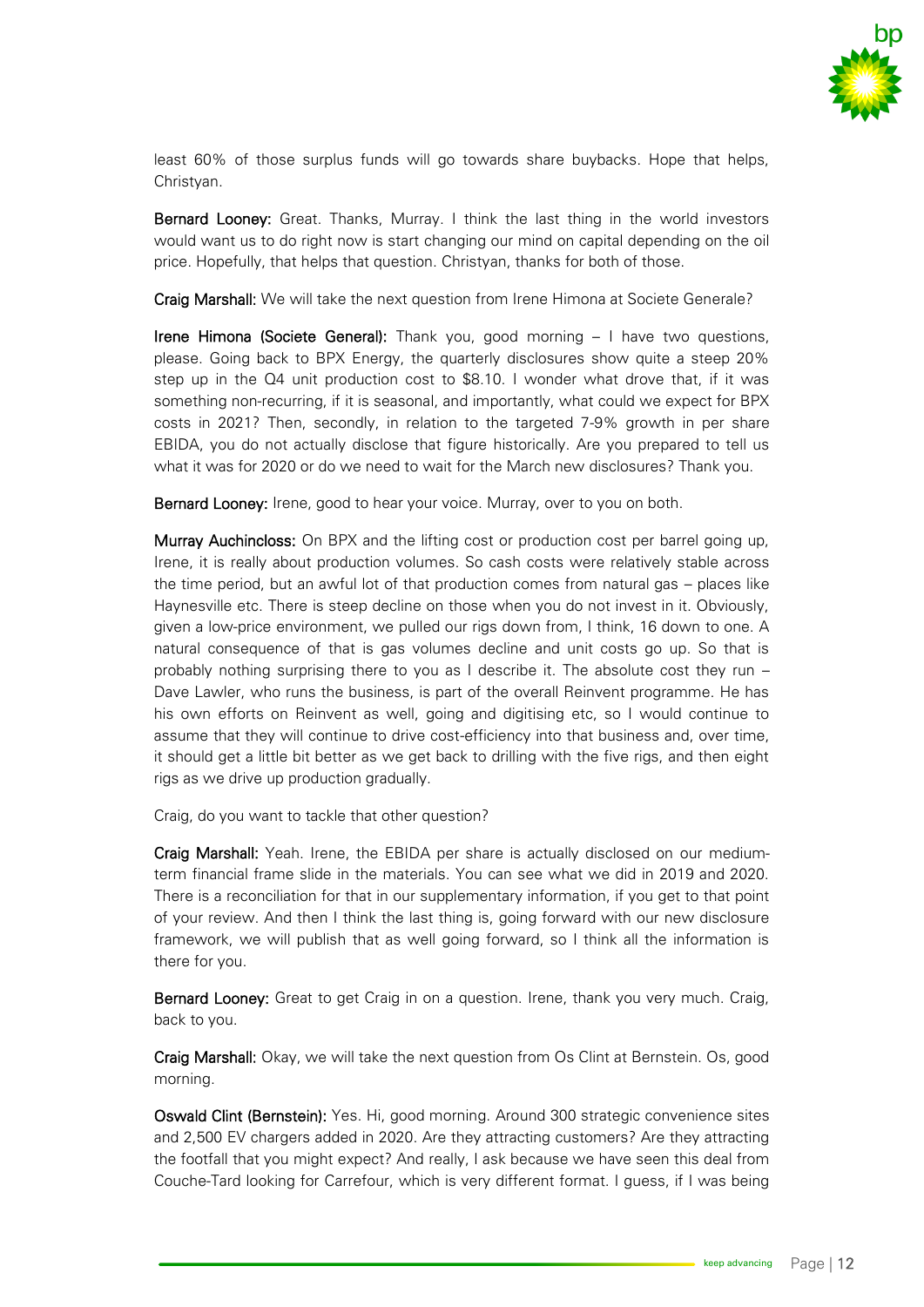

cynical, you could interpret that as them seeing some threat to longer-term fuel retailing as a business model. So I wanted to see, Bernard, what you would say to that.

And then, secondly, it is also probably a bit of a high-level question, but you have been busy. I have seen you on lots of panels here with Prime Ministers and head of large fund managers, and actually future kings as well. So, a lot of information in there. As you put all that together and think about that, do you still feel your pace of change or pace of transition is right? Some might say it is too fast. It is certainly faster than others within your group. That is the second question. Thank you.

Bernard Looney: Great. Os, I am going to actually let Murray take your first question around consumers and mobility – a business that he is passionate about. He has got his own views on what Emma Delaney, EVP Customers and Products should do with our coffee, but I will let him share that in a moment.

I do not know if that was a question or feedback for me on the panels that I am on, but no, look, what can I say? I read your survey, I think it was, that you did of investors, and I think that 40% of people said our strategy was too ambitious; 35%, I think, said it was just about right; and whatever the balance is – about 30% – said that it was not fast enough. So I think that there are mixed views out there on it. My own view, having talked to people like those – and we have been fortunate to be given access to some of these dialogues, which, by the way, I think is a hugely important part of our future, because if you are in the dialogue and you are in the debate you can shape some of these things and help them get to a good place. So it has been great being part of these dialogues. My sense is that I walk away honestly feeling incredibly encouraged about the direction that we are taking. I certainly do not walk away thinking that it is too aggressive. That is not something that I leave those conversations on.

It is only 12 months, almost to the day, since we announced our net zero ambition. What a change in 12 months. Something that was considered – I will not say 'outrageous' – back then, but certainly at the ambitious edge of ambitious. Look at what has happened in the last 12 months. This world is changing. It continues to change around us. We need to keep in step. I like the strategy that we have. I do believe that it is increasingly understood and embraced. I keep coming back to the fundamentals. We offer a fixed and resilient dividend. We offer a commitment to buybacks once that net debt target is reached. And I do believe that we offer long-term value growth, and that is the reason to be in bp.

So I am more encouraged – probably more optimistic, more confident – than I was, probably, as I headed into the end of the year, as we start the year. Now, that is not code for this is all about hype. We have to be focused on the business. We have got to deliver each and every day. That is why safety matters. That is why reliability matters. That is why we need to take cost out of that system. These are the basics of running a good business, and it is those basics that give us the permission to transform the company, which is why we say 'perform while transform'. And Murray and I, and the rest of the leadership team and the organisation, are all over it. But encouraged about the direction and focused on the job at hand, Os, is how I would put it.

Murray, convenience and mobility.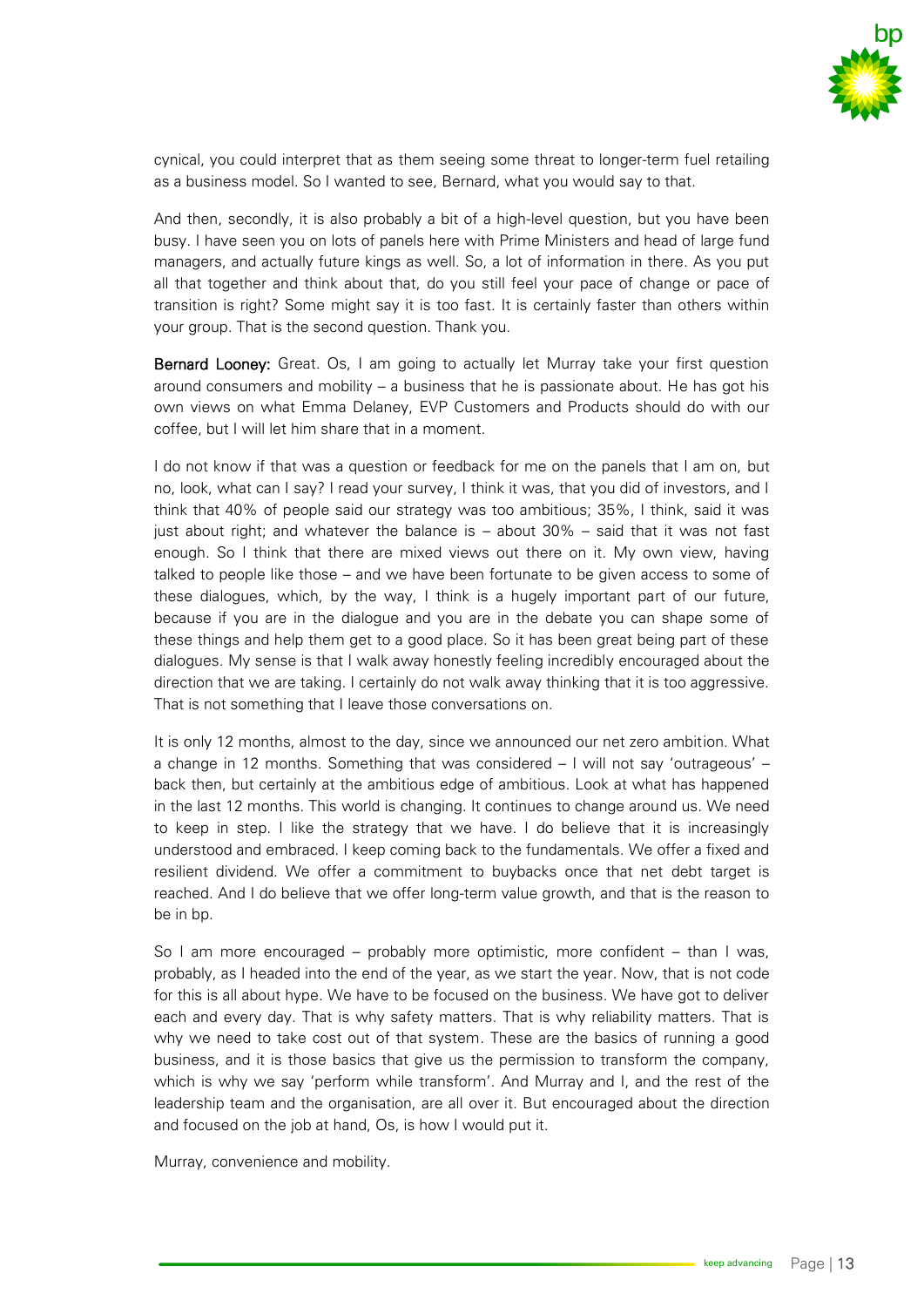

Murray Auchincloss: Yeah, convenience and mobility. Os, good to hear your voice. I think I will parse this one. So, just starting with convenience, probably the best year for convenience earnings for us, despite COVID environment. So footfall is obviously down with COVID, but margins are up and absolute levels are up. That is awfully good news. If I personally reflect on it, I prefer convenience now more than I did before. That is just a result of COVID, and I think consumers such as myself and yourself maybe feel that way. So we think the convenience offer is a good one. We think it has got good, strong growth. I think the statistics are that the world expects 5% growth

in convenience moving forward, so there is no reason to play into that.

On electrification, strong growth in electrification as well. Obviously, you just quoted the stats to us. It is really focused on three countries: UK, Germany and China. In the UK and Germany, this is all about starting to put bp pulse in the UK or in the Aral stations in Germany, close to our retail offers and close to our fuel offers. I suspect you will see a gradual substitution of those over time, and I think that is a pretty powerful business model. When you can get a five-minute charge on your electric vehicles, that is a fantastic way – go get 100 or 200 km after five minutes, go get a coffee. Bernard and I will debate what kind of coffee you should get. Go get a snack. And that is where you make the money for a business such as ours. So we think that is a nice nexus that comes together.

And then the last bit is fleets, and DiDi is an example of fleets, and Uber here in London is an example of fleets, where we will build out charging stations for fleets of Uber drivers or DiDi drivers, and we will become their natural place to rest, charge, gradually get convenience over time and enhance that offer as well. And so I think those fleet deals we do are super, super important, and maybe not something some of the other guys are talking about that you mentioned, Os. And certainly we are seeing that in DiDi in China, given the pace of growth there. So I think our premise is convenience is more desired, it is a higher growth rate, we can couple if with our fuel for now and convenience offers, and that will make great money and great growth, and we also think the fleets are a winning way. Let us see how we get on in London and let us see how we get on in China, but we do think it is the right thing to do, and we do think it creates ratable growth over time.

Bernard Looney: Murray is encouraging them not to make the charging too fast, so that you still have to go and get your cup of coffee, but we will see where that goes. Very interesting, Oswald, if you look online. DiDi has, I think, just manufactured the world's first vehicle that is dedicated for ride hailing. Pretty impressive. So the car is basically not meant for private ownership, and it is the first in the world. It is D1 – worth looking at online. But it is just a reminder of the pace of change in the world. This is what I love being in part of these things, because the world is moving, and cars are going to get built no longer for private owners but for fleets, and we have got to make sure we leverage that, and we will. Great, Os. Back to you, Craig.

Craig Marshall: Yeah, thanks, Os. We will take the next question from Peter Low at Redburn. Peter, good morning.

Peter Low (Redburn): Hi. Thanks for taking my questions. The first was just a clarification. Is the Equinor wind acquisition included in the \$13 billion CAPEX going into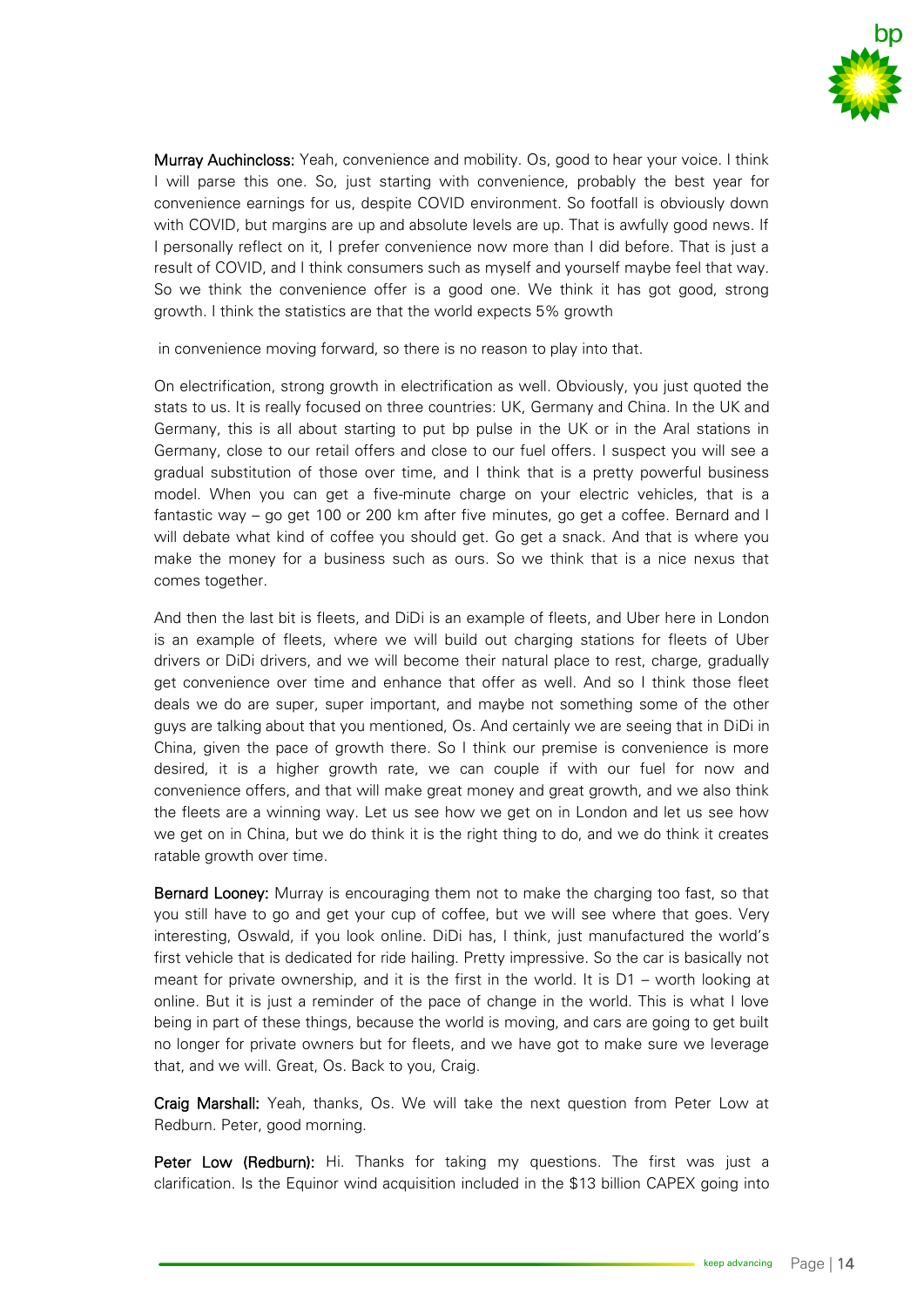

2021? And then, can you clarify how much of that \$13 billion in 2021 will be allocated to renewables and low carbon more generally?

The second was just on the downstream business. Can you help us better understand some of the moving parts in the fuel result in the quarter? In the release you say that the marketing business was resilient and delivered significant profit despite the weaker volumes. That would obviously imply a significant loss in refining and trading, given the net negative result. Is that the right way to think about it? Is there anything you can do to stem those refining losses, given the continuing weak margin environment? Thanks.

Bernard Looney: Peter, very good, excellent, questions; very, very clear and Murray will take the first one. On the second one, I think the way you think about it is correct. You know it has been a difficult quarter in the refining industry. Thankfully I think average utilisation of refineries worldwide is about 78%. Ours, I think, were in the mid-80s in the fourth quarter and that is a reflection of the fact that we have top-quartile refineries. However, as you can see from one of the bricks in our resilient hydrocarbons plan out to 2025, we believe that there is more that we can do around availability and cost in those refineries to make them even better. That is what we are very much focused on. Obviously, given the environment, we are very focused on that today. You will also have seen us take the decision to convert a refinery in Australia into a terminal. I think these are important portfolio rationalisation decisions that we are taking as well.

So, it is good to see refining margins improve here in January a little bit, strengthening a little bit, which is good. However, they are still a long way off what historical numbers would be.

Murray, anything you would add and the question on capital?

Murray Auchincloss: Yeah and Peter, thanks for the question. The new disclosures in early March will show you the refining and trading number together and convenience and mobility separate from that. So you will be able to see that number but you have the direction of travel right, I will not tell you the numbers till we get clear on them.

As far as CAPEX goes, yes, \$13 billion includes organics and inorganics, so we have changed the nature of how we guide, to make sure that those two things are all in. So it is included and yes, the Equinor deal is included in those figures. I think if you go back to my script, of the \$13 billion, we said \$9 billion would go into upstream, downstream and refineries; \$2 billion would go into convenience and mobility and around \$2 billion would go into low-carbon energy. I hope that helps clarify everything, Peter.

Peter Low (Redburn): Thank you.

Murray Auchincloss: A pleasure.

Craig Marshall: Okay, thanks Peter. We will take the next question from Chris Kuplent at Bank of America. Good morning, Chris.

Chris Kuplent (Bank of America): Good morning, thanks for taking my questions; two please. The first one: I appreciate this is not usually part of your quarterly reporting but could you give us a bit of a sneak preview on your annual report and sustainability reporting in terms of how 2020 shaped up, regarding your carbon footprint, measured on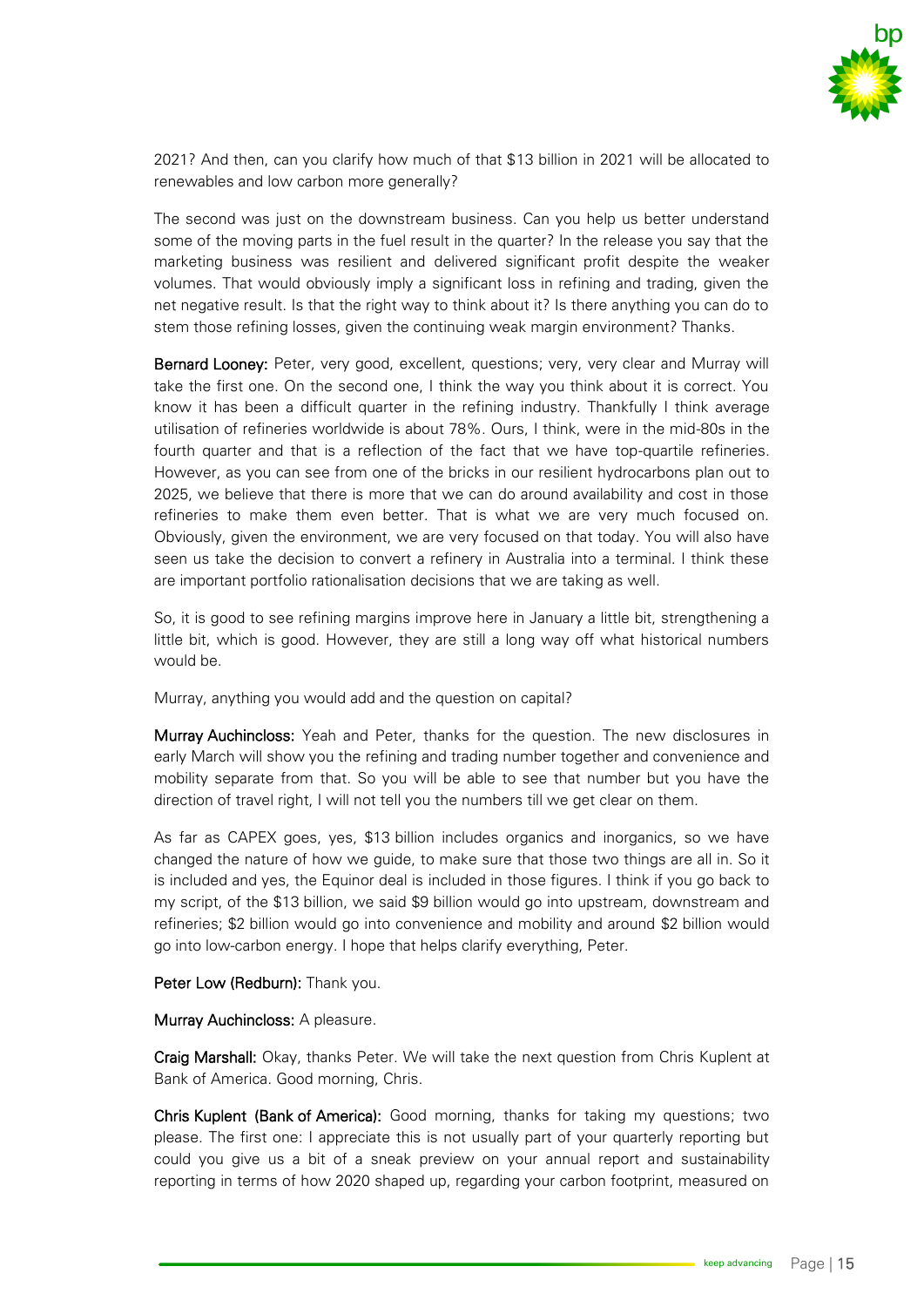

various measures? Do you have some preliminary data you can share with us? That would be quite interesting and of course equally interesting to hear whether you have commentary around where that is going to go for 2021.

My second question is, of course, going back to disposals. I was interested to hear that you are targeting to sell assets from your lower-margin pile and I just wondered whether you could look back. I am not going to ask you which assets you are going to sell but whether you can just help us, putting your Oman assets and Alaska assets into these EBITDA margin buckets that you have highlighted, Bernard? How do you feel those transactions sit with what we should expect, going forward, in terms of your disposal strategy? Thank you.

Bernard Looney: Morning Chris, thank you, good to hear your voice. I will let Murray take the second question. I think we should wait until we publish our sustainability report. I am glad you are interested in it; that is great. I think what we did say in our messaging today is that you should expect a decrease in both Scope 1 and Scope 2 emissions. Importantly, you will see a decrease in our Scope 3 greenhouse gas emissions that comes from the carbon content of our upstream production. We will come to the question on divestments; that is something that, I think, over time you can continue to expect to see on our way to the targets that we laid out for 2030.

They are probably the most significant things. Giulia is doing a lot of work with the team on that report at the moment and I think, Craig, we are going to have an event of some sort around that, on sustainability. We will follow up at that point. Anything you want to say on that, Craig?

Craig Marshall: Yeah, I think be looking for the sustainability report, as we said, around the end of the first quarter and be looking for an ESG event off the back of that sometime middle of April. I think that is what we are looking at but we will confirm that to the market in due course.

Bernard Looney: Great, thanks on that. Murray, divestment, then EBITDA and margins?

Murray Auchincloss: Yeah. Hey Chris, thanks for the question. So, if you think about the ones that we have completed, those would be Alaska and then a lot of the ones in BPX. BPX, given gas prices, will be at the lower end of that margin table, so you can go calculate the volumes there: San Juan, Wamsutter, etc.. That is something that I think you will be able to see with the transparency we have given.

Alaska is at the bottom end of that range as well, just given the level of production, etc. Oman is probably middle of the pack, would be my answer. However, Bernard has already talked about why we decided to diversify our portfolio with that one. Looking forward, you should expect more high-grading at the lower end of the barrel, where we can get value.

Bernard Looney: Great, thanks Murray, thanks Chris.

Chris Kuplent: Thank you.

Craig Marshall: Thanks Chris. We will take the question from Michele Della Vigna at Goldman Sachs. Michele?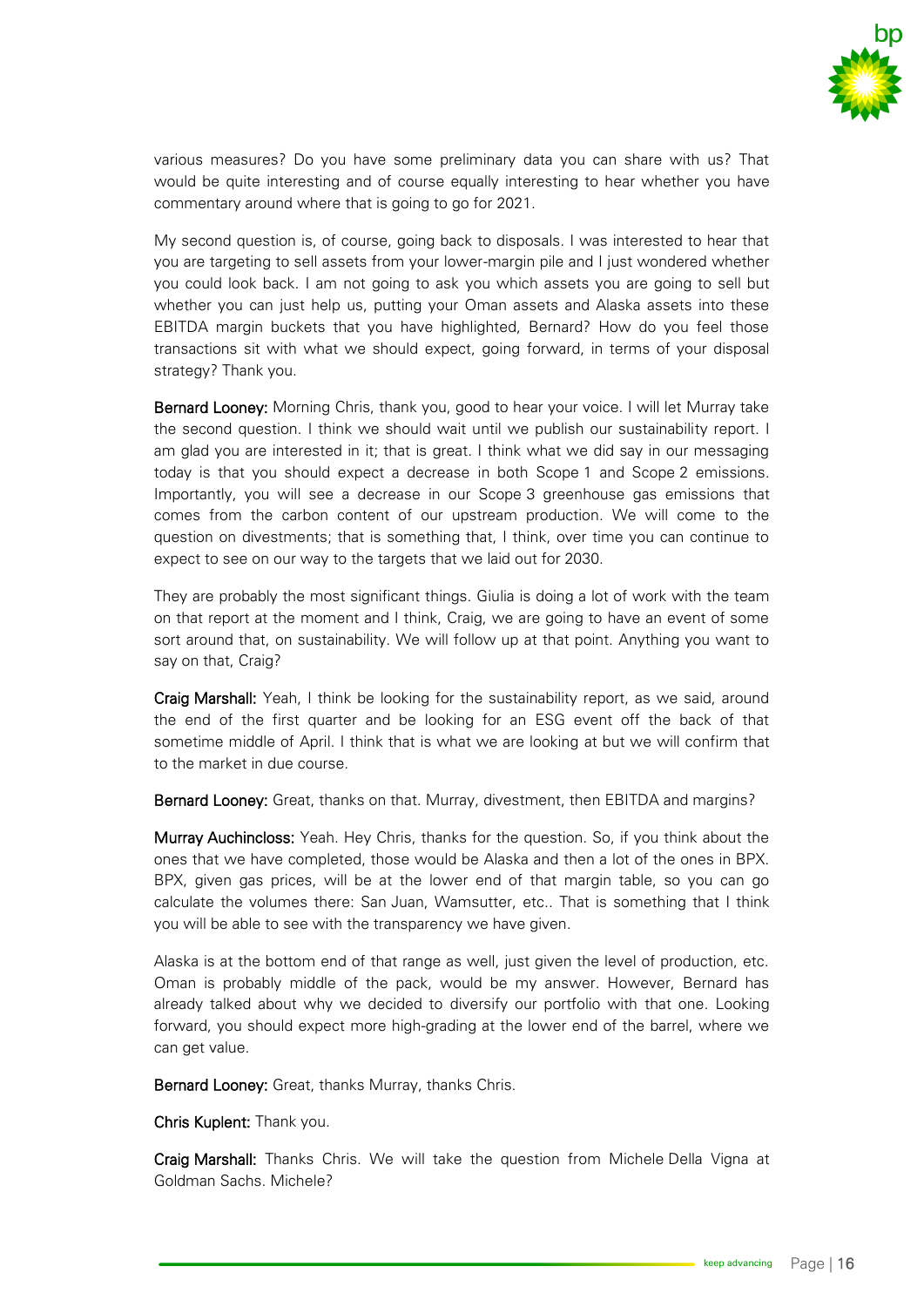

Michele DellaVigna (Goldman Sachs): Thank you. Thank you for the presentation and the time. Two questions, if I may? On the timing for your financial degearing, you are assuming a quite conservative oil price, \$45–50. We are about \$10 higher than that. I was wondering, if you were to input that higher \$10 and assume that it can stay there for the full year, how would that change the pace of your degearing?

Then, I was wondering, once you go through the \$35 billion of net debt and let us say, again, the oil price is somewhere between \$55–60, how quickly can you get to the \$0.10 per quarter of dividend, plus buyback? Is that a phased approach or can, effectively, we get there quite quickly, given your free cashflow generation?

Then, last, a quick question: I saw your liquids pricing was quite weak in the fourth quarter and did not increase with the oil price. I was wondering if there was any specific factor there and if it could reverse in Q1? Thank you.

Bernard Looney: Michele, thank you for the optimistic questions. Great to have some optimism about 'what if' and I think the Goldman Sachs reports are saying \$60–70 in the second half of the year. I will let Murray take the last two. However, on the first one, look, I think we should not get into trying to do 'what if's'. There are three factors at play: one is the oil price, one is the refining margin and one is the gas price. I think oil today seems stable, at the moment; it seems underpinned. We see inventories coming back to around the five-year average here in the second quarter, middle of the year. That is why, I think, some of your people think that it could be stronger in the second half of the year. Refining, I think, is more challenged at the moment. Congestion data is down in the United States and Europe between 15–40%, depending on what country. We are seeing some strengthening, though and we are seeing that demand recover and undoubtedly, as the vaccines roll out, that will be the case.

For gas, weather matters, stocks are getting low in Europe; that should help underpin prices. So, there is definitely upside; it would move the curve forward. However, rather than getting into the specifics of how much forward, I think we will just concentrate on executing that plan that we have and reporting quarter on quarter. Like you, we hope that there is some upside and I think the thing, for me, is that we are very well-poised to take advantage of that upside. We should not underestimate the cost reduction, the capital discipline. The company continues to get healthier, on an underlying basis, for projects that are coming on, such that, if that price were to come, we are really well positioned to take advantage of it.

#### Murray?

Murray Auchincloss: Thanks Bernard. Hey, Michele. You cheated a little bit with three questions, there, so I will be brief on the third, which is lagged pricing. We have lagged pricing inside the upstream and so you just see a bit of a lag in this one. It tends to suppress versus the marker, a little bit.

On your question on when do we get to the \$0.10, I am afraid I am not really going to answer the question. It is across range of years, as described in my speaking points. However, probably the best way for you to think about it is to think about the evolution of the portfolio. We have told you low carbon really does not play into big earnings across the next five years. We have told you C&P has ratable growth across the next five years.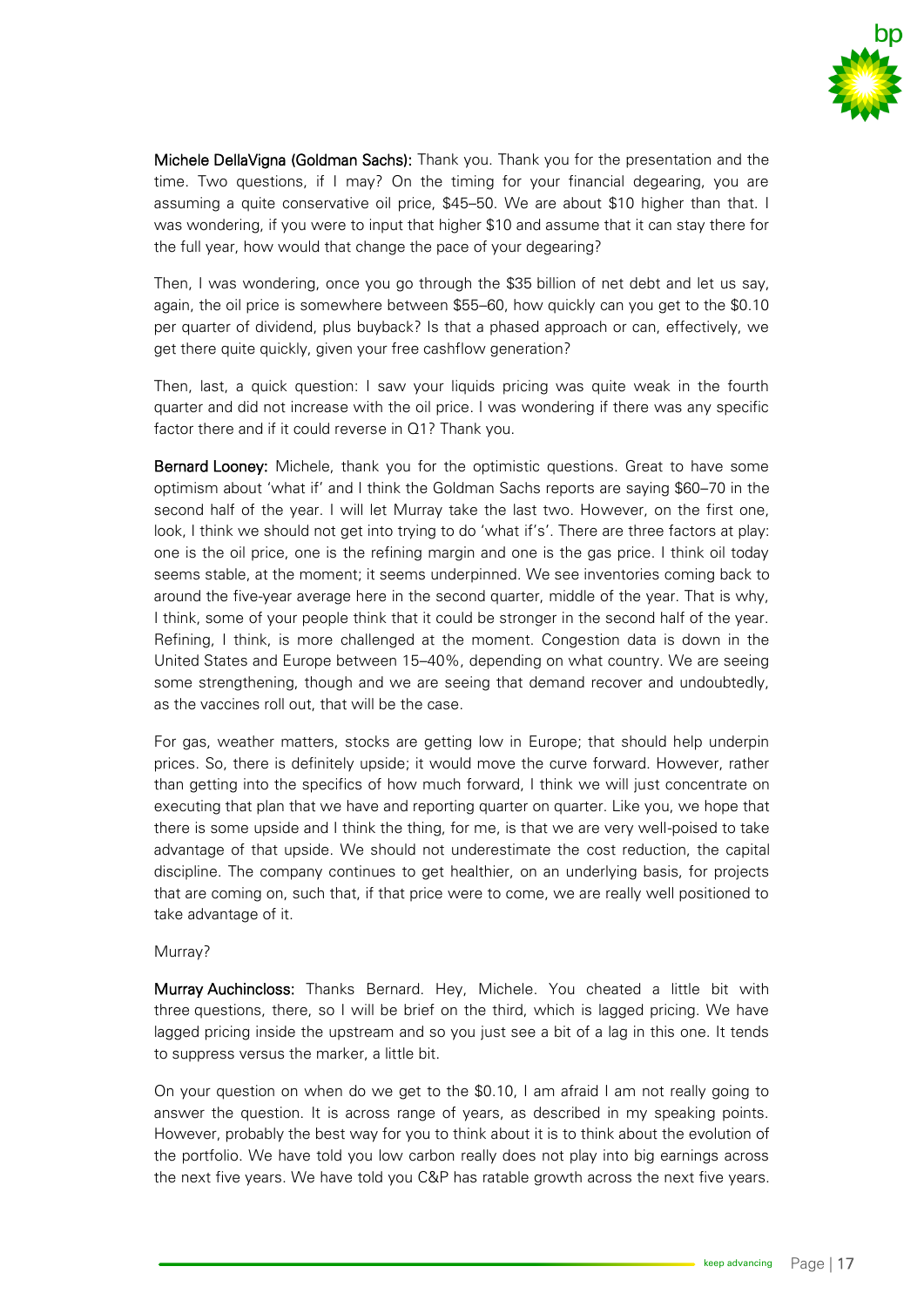

You have hints from Bernard and I about what the big milestones are on cashflow for the upstream. So you have: Raven will come online this year; you have Mad Dog phase two; Tangguh next year; Cassia next year. Those will be the big inflection points, as those start to come online and drive in higher cash flow. Then, of course, you have costs coming down, as we forecast.

So I think I would just encourage you to plug those assumptions into your model. You choose what price you have, as we do it; we are just quoting it as a figure across the timespan but it will largely be driven by underlying results. So, I am sorry, I am not giving you a direct answer, Michele but I hope I gave you enough input to think about it.

Michele DellaVigna: Thank you.

Bernard Looney: And we appreciate the questions, Michele. Back to you, Craig.

Craig Marshall: That is great. We will jump across the pond to Jason Gabelman in Cowen in the States. Jason, good morning.

Jason Gabelman (Cowen): Yeah, hey, thanks for taking my question. You mentioned that you have some downward flex on CAPEX next year, from \$13 billion. I am wondering, one, what that floor is and two, where the first reductions would come from, if you look to reduce CAPEX?

Then my second question is: you mentioned four areas in the low-carbon business where you are growing, including hydrogen and CCS. There is obviously a lot of continued focus in the market on hydrogen right now. How far away is that from becoming, do you think, an economic solution and potentially a material part of the business? How much can that realistically grow within the business? Thanks.

Bernard Looney: Great, Jason, thank you. In terms of flex on capital, we probably have between \$1–2 billion, Murray. The place you would start is in your home country, there, in the onshore United States, which is what that business affords us. So, probably \$1– 2 billion of flex and it all depends on the day and on how brutal that environment would be. We can flex down that much and that is where we would start, in the onshore US.

In terms of hydrogen and CCS, in terms of material parts of the company, you are really looking at 2030 plus; you are looking at that decade. We believe in hydrogen. The world needs CCS. We need to get after building these projects. We have a hydrogen project in Lingen, in a refinery in Germany. We are looking at the potential for export of ammonia out of Australia. We are exploring many different options in this space. It is definitely a fuel, of the future; there is no question about that. However, it is not something that is going to happen overnight, in terms of being a material part of bp's portfolio.

The best example we have is what we are doing here in the UK at Teeside, where we will build, we hope, in the coming years, with our partners, a power station. We will capture the carbon, we will take it offshore, we will stuff it underground. Taking the carbon back is what I like to describe it as. We will hook it up with some local steel, fertiliser and ammonia factories up there and help them with their hydrogen production. This will be, I think, one of the world's first net-zero industrial sites, in the north east of the UK here. We need many more of these opportunities being built around the world so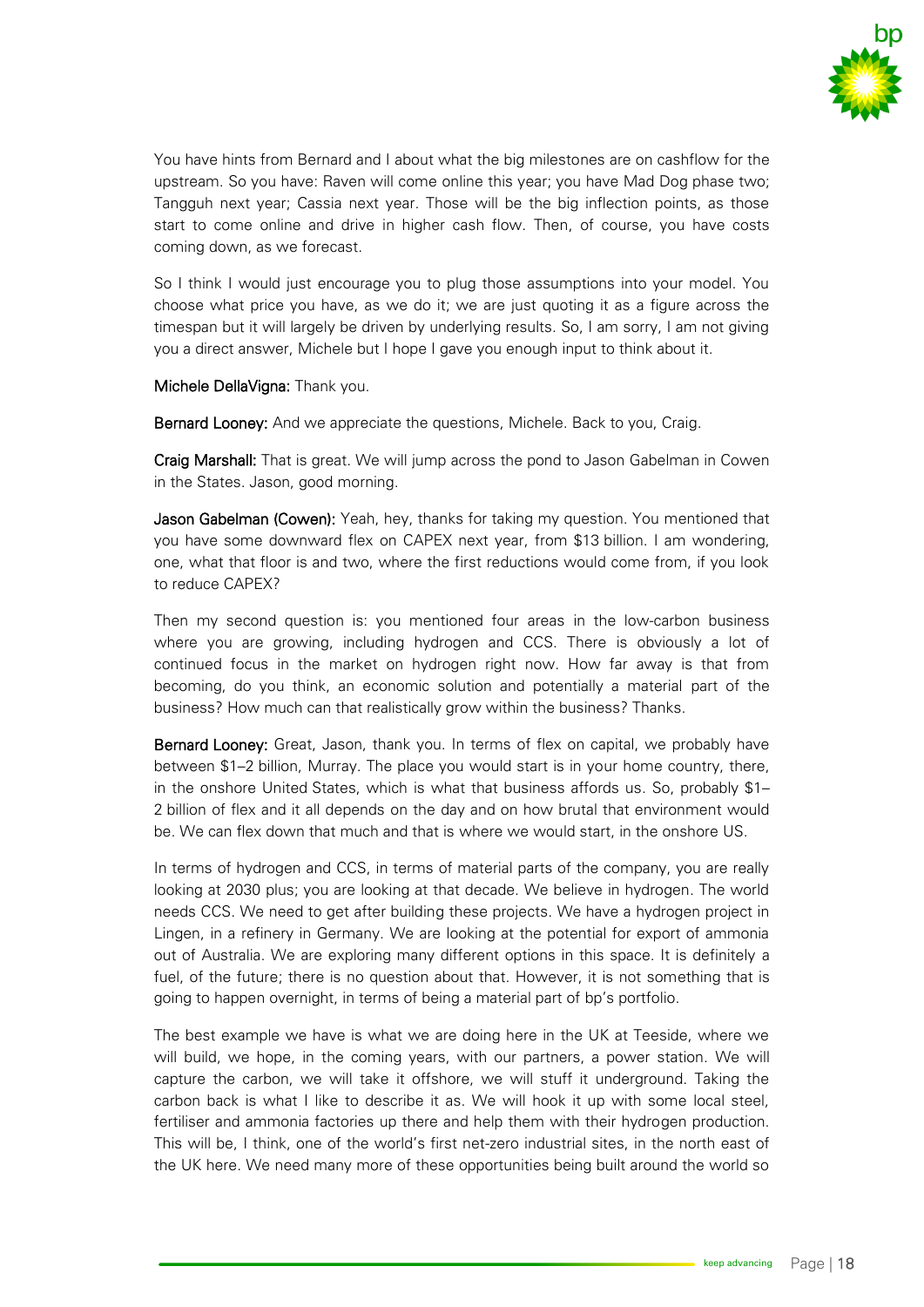

that we can get the scale that will lead to the cost reduction that will lead to the economics of these things working. However, in terms of materiality, it is 2030 plus, as opposed to before 2030. Hopefully that helps, Jason.

Jason Gabelman: Thanks.

Craig Marshall: Okay, thanks Jason. I think there was a question online from James Lowen at JO Hambro. James, I hope that answered your question, as well, in that space.

We will take the next question from the phones from Lucas Herrmann at Exane. Lucas?

Lucas Herrmann (Exane): Craig, thanks very much and Bernard, Murray, really nice to hear your voices again. Two, if I might? One is pretty straightforward. You mentioned eight core regions in the upstream, I think, Bernard. Forgive me, I have probably forgotten what they are but perhaps you could remind me?

Secondly, just staying with power and renewables, we keep pestering you on returns but is asking around returns just the wrong question, in that the models that most of you seem to be adopting is resource projects, resource finance debt and delever. You then sell down equity and that supports the 8–10% we are targeting. So, to the extent you can sell down equity, you should always be able to push yourself to a position where the return on equity is actually pretty attractive but unfortunately the absolute capital invested almost becomes de minimis.

It is an observation but I just wondered, Murray, Bernard whether you could comment on it because there are times when returns from projects are clearly falling away, given the competition for the resource, or the opportunity. It does feel as though the equity you are going to be able to invest, or the capital you can put in and therefore the absolute cash you can drive, really is not going the right way. That feels very much as though it has been Lightsource's model: i.e. find projects, find someone to finance, retain an element at decent return. That is not meant as an insult; it is just an observation on achieving returns.

That is the question.

Bernard Looney: Very good, thank you. We will get you the eight core regions here in a moment. On the returns question, I think farming down, which is, I think, what you are referring to, is, certainly in the solar world, an accelerator of returns. It is one of the levers that you can choose to exercise. You are correct; it is something that Lightsource bp does. Of course, we have seen it happen in other parts of the sector as well.

I think, as we look at offshore wind, there will be choices that lie ahead as to whether that is the right model or not. As you quite rightly say, by the time you leverage, by the time you have a partner, by the time that you then do farm down, the question is what earnings and what EBITDA do you actually begin to generate over the long term? That is certainly something that we are very, very focused on.

I think that these are choices that lie ahead, particularly in the offshore wind space. The good news is that we are securing and have secured, in the United States, today, good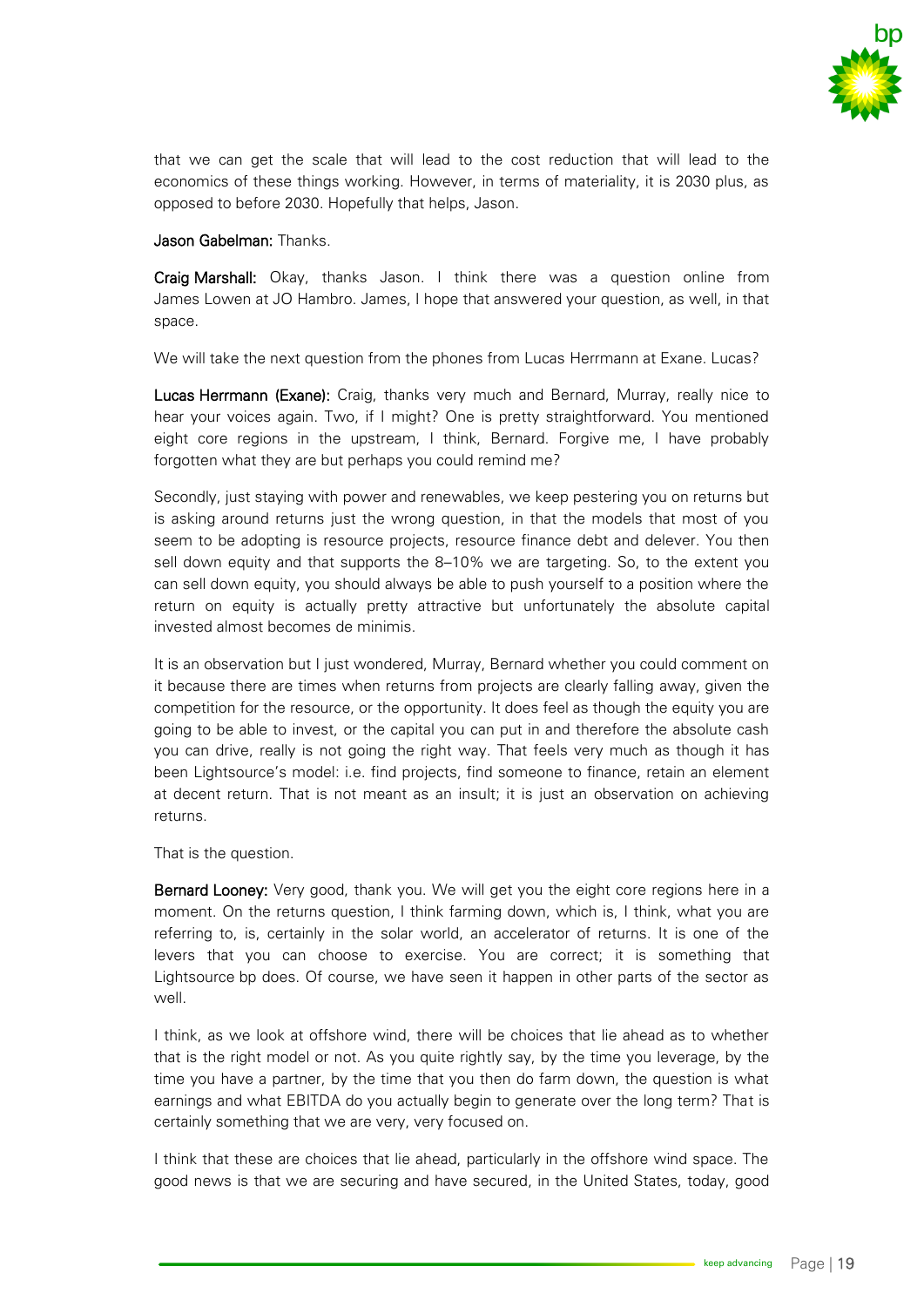

acreage, good access at 50% equity and choices around what you are discussing will lie ahead of us. We have the capital to put behind it, up to \$5 billion per year by the end of the decade, so it is not a shortage of investment that will force us; it will be what do we think is the right thing to do from an economic model standpoint?

Murray, anything you would add on that and the eight regions?

Murray Auchincloss: Yeah, nothing to add on that one Bernard, very clear. Lucas, the eight regions that make the majority of cashflow, which is not to be confused with the portfolio decisions that we make in the future: Gulf of Mexico, Angola, North Sea, Asia, BPX, AGT and Middle East, North Africa]. Thanks very much.

Lucas Herrmann: Murray, thanks. I do have a third, which is: what is your favourite coffee?

Murray Auchincloss: Exactly.

Bernard Looney: He better say Wild Bean, or his badge will be deactivated tonight, which is the number one coffee in New Zealand, of all places. So if you ever get the chance to travel again, in your life, Lucas, it tastes very good there, apparently. Back to you, Craig.

Lucas Herrmann: I will look forward to the opportunity.

Craig Marshall: Great, thanks very much. We will take the next question from Biraj Borkhataria at RBC.

Biraj Borkhataria (RBC): Hi, thanks for taking my questions. Murray, you called out a few changes to production as you are moving into 2021. I just noted that gas production in Trinidad is down quite a bit from the start of the year to the end. Could you just talk a little bit about any specifics there? Is it just the impact of storms, or maintenance and can you just comment on whether that production is back closer to kind of normal levels in early 2021?

Then the second question is on the Permian. When you acquired the BHP assets, I believe the flaring intensity was at the higher end of the kind of Permian operator range and Bob Dudley used the phrase, 'We're going to get after it.' Obviously, this will be a function of overall volumes and gas volumes were down 50 percentage-ish, year on year. However, can you provide an update on where you are now and the progress that has been made in the last couple of years? Thank you.

Bernard Looney: Biraj, good morning; thanks for the questions. I will let Murray handle Trinidad.

On flaring, Bob would be proud of us. We are indeed after it. We are all over it. I think flaring has gone from 15% down to 3%, over a 12month period. That is not a function, necessarily, of a passive approach to that; that is an active approach to that, in terms of what we are doing, in terms of investing into how those Permian wells are developed. So, great progress but 3% is not good enough. We have a goal to get to zero routine flaring in Texas and that is what we are focused on.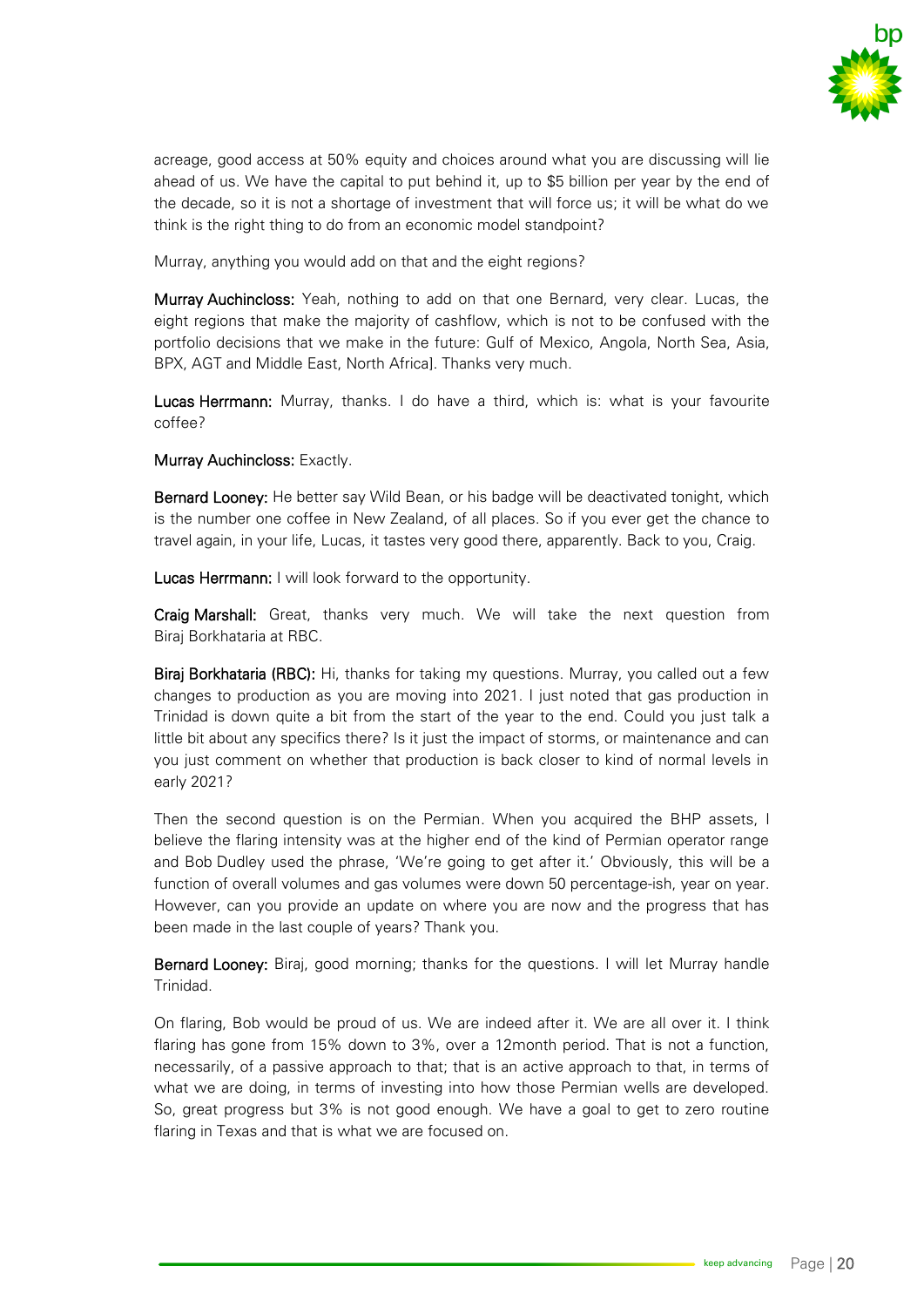

So I am really proud of the team for getting from 15% to 3%. 15% is not what we want to be at and not what we stand for. We need to do better than 3% and as Bob said, we are on it.

### Murray, Trinidad?

Murray Auchincloss: Yeah. Hey Biraj, good to hear your voice. On Trinidad, really there are two things going on: Big turnaround (TAR) and then, obviously, Cassia Compression where we were planning on having online this year. It has been delayed due to COVID issues inside the yard that we could not move construction forward. Trinidad is really characterised by a conveyor belt of projects that come in and sustain gas production over time so, unfortunately, COVID damaged us on that trajectory of the big projects. However, hopefully that is clearing up. We get Cassia Compression online in 2022. Then we will move on to the string of next projects across that, with discoveries from ILX drilling that have happened over the last few years. Thank you, Biraj.

### Bernard Looney: Craig?

Biraj Borkhataria: Thank you.

Craig Marshall: Thank you, Biraj. We will take the next question from Bertrand Hodee at Kepler. Bertrand?

Bertrand Hodee (Kepler Cheuvreux): Yes, hello everyone. Thank you for taking my question. I just wanted to come back on the Q4 cashflow and understanding the building blocks here. Can you disclose what was the severance payment cash made in Q4, possibly also during 2020 and what is the severance cash payment you expect to make in 2021? That would be helpful to understand the underlying cash flow.

Bernard Looney: Great, Bertrand, good to hear your voice; I thought you would be asking about Mad Dog phase two. You used to always ask me about that back in the day. However, Murray correct me if I am wrong, on restructuring we have taken a \$1.4 billion charge,  $$500<sup>2</sup>$  million of outflow in cash terms, up to date and we expect to see the majority of the remainder in the first half of this year.

Murray Auchincloss: \$500<sup>2</sup> million through 2020, yeah.

Bernard Looney: Yeah. Hope that helps, Bertrand.

Bertrand Hodee: Yeah, thank you.

Bernard Looney: Thank you.

Craig Marshall: Okay, we will take the penultimate question from Martijn Rats at Morgan Stanley. Martijn?

Martijn Rats (Morgan Stanley): Yeah, okay. I have two. Frankly, admittedly, they are sort of a bit at the margin. However, I wanted to build on the question that Oswald asked a little while ago about some of the targets, particularly in convenience and mobility. Two of these targets that always stand out to me are the number of EV charging points, where there is a large growth ahead and also the number of retail sites in growth markets, where there is also not quite a tripling ahead but very strong growth over the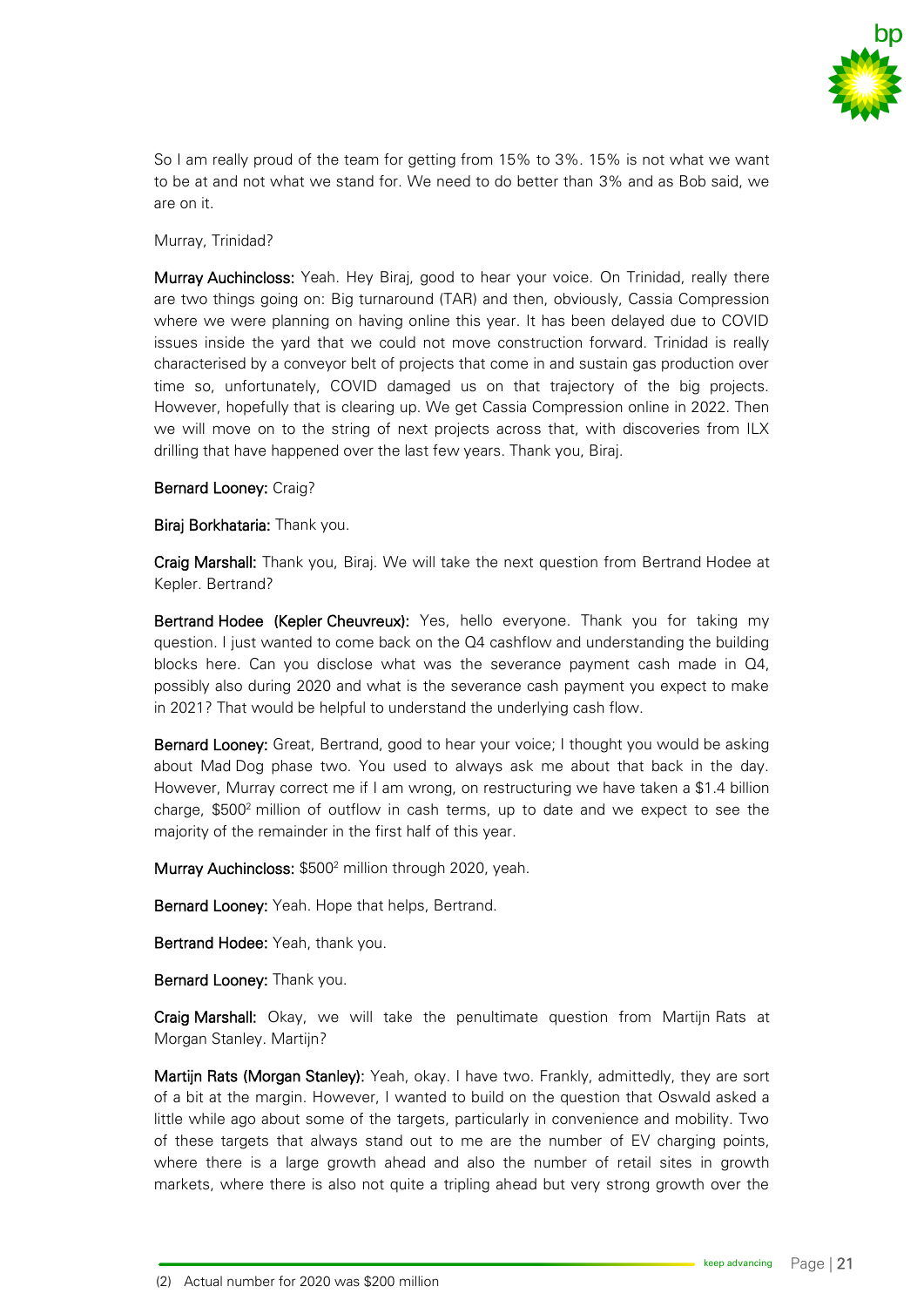

next five years. These are sort of numbers targets. However, it would be really helpful to have an understanding what the sort of average, typical EBITDA contribution of an EV charging point actually is, or the average, typical EBITDA contribution of a retail site in a growth market? I find that really difficult to figure out independently. However, if these numbers are going to increase over the next couple of years it would be helpful, at least on our side, that if we see these numbers go up, then we can also sort of have some sort of idea what the EBITDA impact of that is. If there is anything to say about that sort of quantitatively, I would hugely appreciate it.

Then, finally, from one of the slides on the reporting segment, do I understand that you will be reporting oil production and gas production in different reporting segments? Do I have that correct?

Bernard Looney: Martijn, good to hear your voice; I will let Murray take both questions. They are not at the margin I think but Murray, over to you.

Murray Auchincloss: Yes, Martijn, you have it. Oil in one column. Sorry, I cannot remember what slide it is in the presentation but that is the second time we have shown you that, so yes: oil in one section and gas and low carbon in the other. Absolutely, that is what is happening. I guess you guys will be happy because you get more transparency into the historic upstream, being able to divide out the oil and the gas.

On convenience and marketing, I think, on EVs, this is kind of a changing market, if I am honest, Martijn. What I could say is that, on the latest chargers that charge in around five minutes, if you get to 18% occupancy, you start making money. That is all you need, during a day, to do it. If you are sitting here in the UK, you can drive by the Hammersmith site and you will see that it is pretty hard to get in because they are almost always occupied. So I think that gives you a sense of what is valuable inside the electrons. Of course, the margin, though, comes more from the convenience side, rather than the electric charging.

I think the way I personally relate to it is you have fuel sales; you have electric sales and you have convenience offer. By providing electricity in places like Germany and the UK, where government mandates are driving towards electrification, this becomes a stopping point for a fast charge and a snack. The margin obviously comes in the snack and the coffee that we have talked about earlier. However, that little step that I told you, 18%, that is a snapshot right now. That will change significantly over time, I am sure quite significantly as we move through time, as technology improves. It is pretty hard to believe how fast it is moving these days.

That is probably what I can give you on EV for now. We are thinking more and more about how we can start to describe this to you better in the future.

As far as growth markets, you are right, it is massive growth. I think the big one is obviously in India, where we are planning to go from something like 1,400 sites to 5,500 sites, so that is the vast majority of the growth inside that. Let us wait for  $3^{rd}$ March, if you do not mind, Martijn. We will see if there is more we can disclose inside that space. I do not have a number at my fingertips right now. However, we will come back and we can maybe answer some questions in that space in March, when we start to expose more of this stuff.